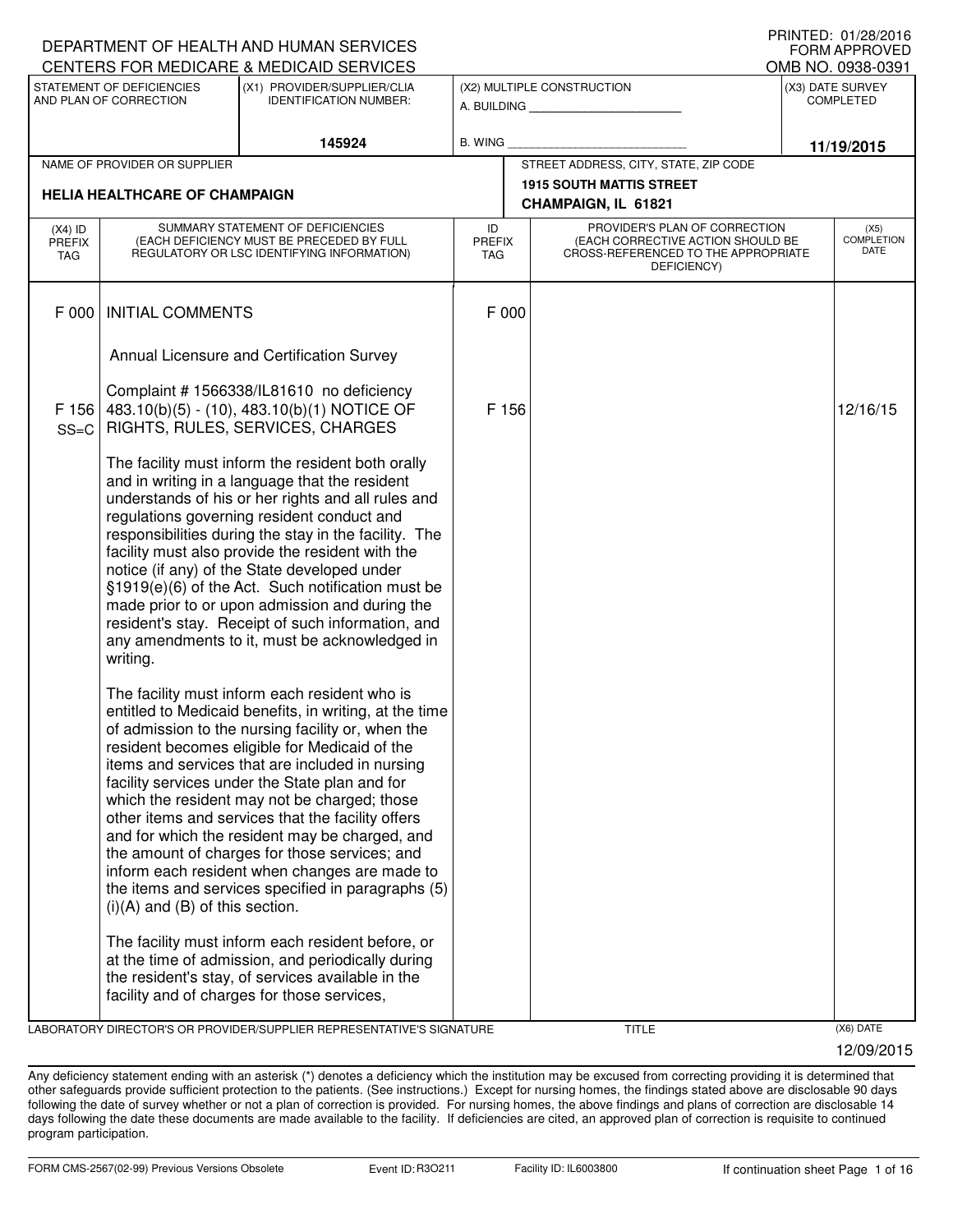|                                   |                                                                                                                                                                  | DEPARTMENT OF HEALTH AND HUMAN SERVICES                                                                                                                                                                                                                                                                                                                                                                                                                                                                                                                                                                                                                                                                                                                                                                                                                                                                                                                                                                                                                                                                                                                                                                                                                                                                                                                                                                                                                           |                            |       |                                                                                                                          | FORM APPROVED                        |
|-----------------------------------|------------------------------------------------------------------------------------------------------------------------------------------------------------------|-------------------------------------------------------------------------------------------------------------------------------------------------------------------------------------------------------------------------------------------------------------------------------------------------------------------------------------------------------------------------------------------------------------------------------------------------------------------------------------------------------------------------------------------------------------------------------------------------------------------------------------------------------------------------------------------------------------------------------------------------------------------------------------------------------------------------------------------------------------------------------------------------------------------------------------------------------------------------------------------------------------------------------------------------------------------------------------------------------------------------------------------------------------------------------------------------------------------------------------------------------------------------------------------------------------------------------------------------------------------------------------------------------------------------------------------------------------------|----------------------------|-------|--------------------------------------------------------------------------------------------------------------------------|--------------------------------------|
|                                   |                                                                                                                                                                  | CENTERS FOR MEDICARE & MEDICAID SERVICES                                                                                                                                                                                                                                                                                                                                                                                                                                                                                                                                                                                                                                                                                                                                                                                                                                                                                                                                                                                                                                                                                                                                                                                                                                                                                                                                                                                                                          |                            |       |                                                                                                                          | OMB NO. 0938-0391                    |
|                                   | STATEMENT OF DEFICIENCIES<br>AND PLAN OF CORRECTION                                                                                                              | (X1) PROVIDER/SUPPLIER/CLIA<br><b>IDENTIFICATION NUMBER:</b>                                                                                                                                                                                                                                                                                                                                                                                                                                                                                                                                                                                                                                                                                                                                                                                                                                                                                                                                                                                                                                                                                                                                                                                                                                                                                                                                                                                                      |                            |       | (X2) MULTIPLE CONSTRUCTION<br>A. BUILDING                                                                                | (X3) DATE SURVEY<br><b>COMPLETED</b> |
|                                   |                                                                                                                                                                  | 145924                                                                                                                                                                                                                                                                                                                                                                                                                                                                                                                                                                                                                                                                                                                                                                                                                                                                                                                                                                                                                                                                                                                                                                                                                                                                                                                                                                                                                                                            | B. WING                    |       |                                                                                                                          | 11/19/2015                           |
|                                   | NAME OF PROVIDER OR SUPPLIER                                                                                                                                     |                                                                                                                                                                                                                                                                                                                                                                                                                                                                                                                                                                                                                                                                                                                                                                                                                                                                                                                                                                                                                                                                                                                                                                                                                                                                                                                                                                                                                                                                   |                            |       | STREET ADDRESS, CITY, STATE, ZIP CODE                                                                                    |                                      |
|                                   | <b>HELIA HEALTHCARE OF CHAMPAIGN</b>                                                                                                                             |                                                                                                                                                                                                                                                                                                                                                                                                                                                                                                                                                                                                                                                                                                                                                                                                                                                                                                                                                                                                                                                                                                                                                                                                                                                                                                                                                                                                                                                                   |                            |       | <b>1915 SOUTH MATTIS STREET</b><br>CHAMPAIGN, IL 61821                                                                   |                                      |
| $(X4)$ ID<br><b>PREFIX</b><br>TAG |                                                                                                                                                                  | SUMMARY STATEMENT OF DEFICIENCIES<br>(EACH DEFICIENCY MUST BE PRECEDED BY FULL<br>REGULATORY OR LSC IDENTIFYING INFORMATION)                                                                                                                                                                                                                                                                                                                                                                                                                                                                                                                                                                                                                                                                                                                                                                                                                                                                                                                                                                                                                                                                                                                                                                                                                                                                                                                                      | ID<br><b>PREFIX</b><br>TAG |       | PROVIDER'S PLAN OF CORRECTION<br>(EACH CORRECTIVE ACTION SHOULD BE<br>CROSS-REFERENCED TO THE APPROPRIATE<br>DEFICIENCY) | (X5)<br><b>COMPLETION</b><br>DATE    |
| F 156                             | Continued From page 1<br>legal rights which includes:<br>non-exempt resources at the time of<br>down to Medicaid eligibility levels.<br>directives requirements. | including any charges for services not covered<br>under Medicare or by the facility's per diem rate.<br>The facility must furnish a written description of<br>A description of the manner of protecting personal<br>funds, under paragraph (c) of this section;<br>A description of the requirements and procedures<br>for establishing eligibility for Medicaid, including<br>the right to request an assessment under section<br>1924(c) which determines the extent of a couple's<br>institutionalization and attributes to the community<br>spouse an equitable share of resources which<br>cannot be considered available for payment<br>toward the cost of the institutionalized spouse's<br>medical care in his or her process of spending<br>A posting of names, addresses, and telephone<br>numbers of all pertinent State client advocacy<br>groups such as the State survey and certification<br>agency, the State licensure office, the State<br>ombudsman program, the protection and<br>advocacy network, and the Medicaid fraud control<br>unit; and a statement that the resident may file a<br>complaint with the State survey and certification<br>agency concerning resident abuse, neglect, and<br>misappropriation of resident property in the<br>facility, and non-compliance with the advance<br>The facility must inform each resident of the<br>name, specialty, and way of contacting the<br>physician responsible for his or her care. |                            | F 156 |                                                                                                                          |                                      |
|                                   |                                                                                                                                                                  | The facility must prominently display in the facility                                                                                                                                                                                                                                                                                                                                                                                                                                                                                                                                                                                                                                                                                                                                                                                                                                                                                                                                                                                                                                                                                                                                                                                                                                                                                                                                                                                                             |                            |       |                                                                                                                          |                                      |

FORM CMS-2567(02-99) Previous Versions Obsolete Event ID: R3O211 Facility ID: IL6003800 If continuation sheet Page 2 of 16

DEPARTMENT OF HEALTH AND HUMAN SERVICES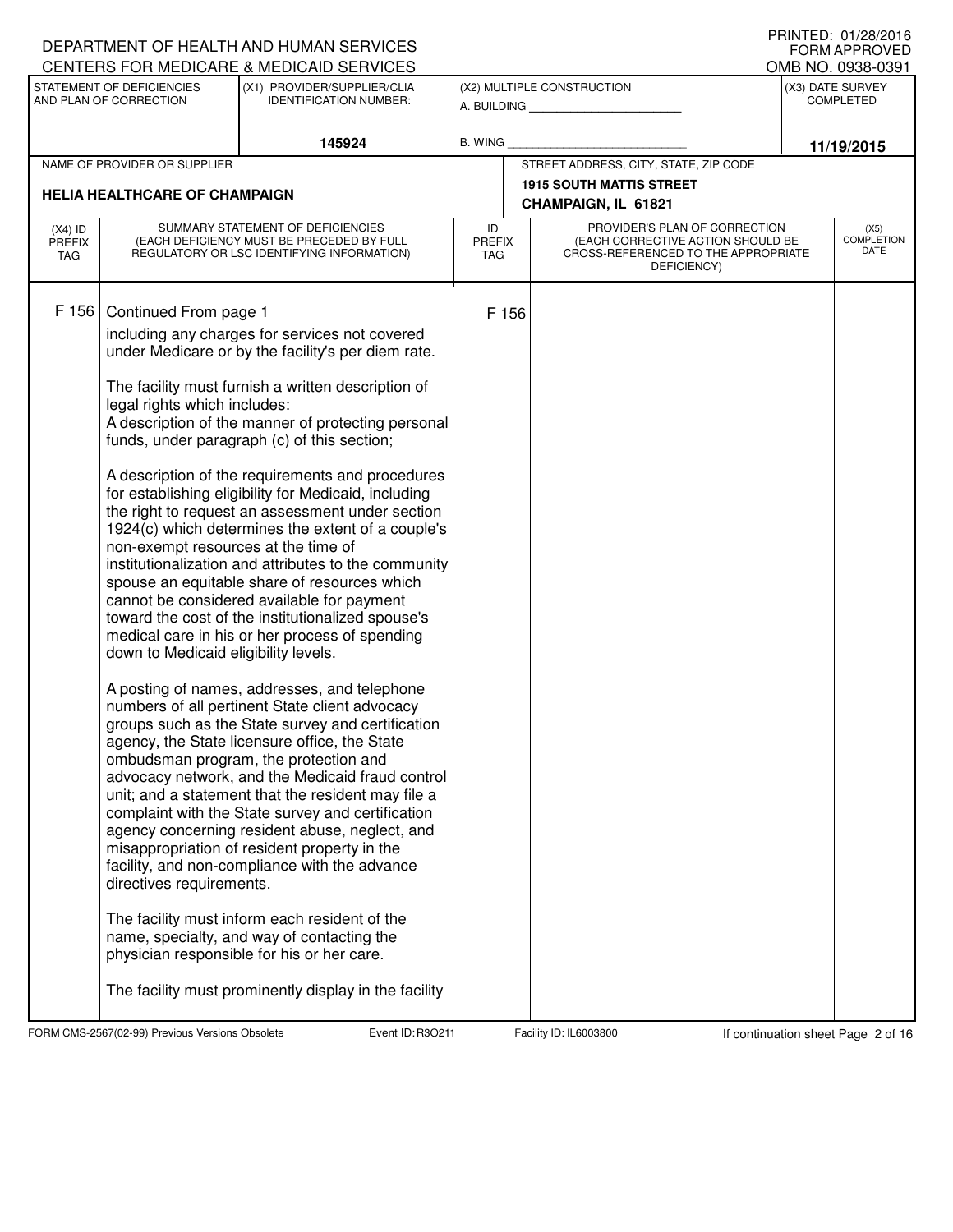|                                   |                                                     | DEPARTMENT OF HEALTH AND HUMAN SERVICES                                                                                                                                                                                                                                                                                                                  |                                   |                                       |                                                                                                                          |  | I INIVILD. VI/ZU/ZVIV<br>FORM APPROVED   |
|-----------------------------------|-----------------------------------------------------|----------------------------------------------------------------------------------------------------------------------------------------------------------------------------------------------------------------------------------------------------------------------------------------------------------------------------------------------------------|-----------------------------------|---------------------------------------|--------------------------------------------------------------------------------------------------------------------------|--|------------------------------------------|
|                                   |                                                     | CENTERS FOR MEDICARE & MEDICAID SERVICES                                                                                                                                                                                                                                                                                                                 |                                   |                                       |                                                                                                                          |  | OMB NO. 0938-0391                        |
|                                   | STATEMENT OF DEFICIENCIES<br>AND PLAN OF CORRECTION | (X1) PROVIDER/SUPPLIER/CLIA<br><b>IDENTIFICATION NUMBER:</b>                                                                                                                                                                                                                                                                                             |                                   |                                       | (X2) MULTIPLE CONSTRUCTION<br>A. BUILDING <b>A.</b> BUILDING                                                             |  | (X3) DATE SURVEY<br><b>COMPLETED</b>     |
|                                   |                                                     | 145924                                                                                                                                                                                                                                                                                                                                                   | B. WING                           |                                       |                                                                                                                          |  | 11/19/2015                               |
|                                   | NAME OF PROVIDER OR SUPPLIER                        |                                                                                                                                                                                                                                                                                                                                                          |                                   | STREET ADDRESS, CITY, STATE, ZIP CODE |                                                                                                                          |  |                                          |
|                                   | <b>HELIA HEALTHCARE OF CHAMPAIGN</b>                |                                                                                                                                                                                                                                                                                                                                                          |                                   |                                       | <b>1915 SOUTH MATTIS STREET</b><br>CHAMPAIGN, IL 61821                                                                   |  |                                          |
| $(X4)$ ID<br><b>PREFIX</b><br>TAG |                                                     | SUMMARY STATEMENT OF DEFICIENCIES<br>(EACH DEFICIENCY MUST BE PRECEDED BY FULL<br>REGULATORY OR LSC IDENTIFYING INFORMATION)                                                                                                                                                                                                                             | ID<br><b>PREFIX</b><br><b>TAG</b> |                                       | PROVIDER'S PLAN OF CORRECTION<br>(EACH CORRECTIVE ACTION SHOULD BE<br>CROSS-REFERENCED TO THE APPROPRIATE<br>DEFICIENCY) |  | (X5)<br><b>COMPLETION</b><br><b>DATE</b> |
| F 156                             | Continued From page 2<br>such benefits.             | written information, and provide to residents and<br>applicants for admission oral and written<br>information about how to apply for and use<br>Medicare and Medicaid benefits, and how to<br>receive refunds for previous payments covered by                                                                                                           | F 156                             |                                       |                                                                                                                          |  |                                          |
|                                   | by:<br>facility.                                    | This REQUIREMENT is not met as evidenced<br>Based on observation, interview and record<br>review the facility failed to display information<br>about how to apply for Medicare and Medicaid<br>benefits, and failed to display information about<br>the state advocacy and protection network. These<br>failures affect all 54 residents residing in the |                                   |                                       |                                                                                                                          |  |                                          |
|                                   | Findings include:                                   |                                                                                                                                                                                                                                                                                                                                                          |                                   |                                       |                                                                                                                          |  |                                          |
|                                   | protection network (Equip for Equality).            | On 11/17/15 at 11:21 AM and 4:05 PM there were<br>no postings or displays in the facility with<br>information about how to apply for Medicare and<br>Medicaid Benefits. There were no postings of<br>information about the state advocacy and                                                                                                            |                                   |                                       |                                                                                                                          |  |                                          |
|                                   | Equality) to my attention."                         | On 11/17/15 at 4:06 PM E1, Administrator, stated,<br>"I know they (Medicare and Medicaid postings)<br>are required, they used to be here (on the bulletin<br>board)." On 11/19/15 at 3:40 PM, E1 stated, "This<br>is the first time anyone has brought (Equip for                                                                                        |                                   |                                       |                                                                                                                          |  |                                          |
|                                   | residents reside in the facility.                   | The facility's Resident Census and Condition of<br>Residents report dated 11/17/15 documents 54                                                                                                                                                                                                                                                          |                                   |                                       |                                                                                                                          |  |                                          |

FORM CMS-2567(02-99) Previous Versions Obsolete Event ID: R3O211 Facility ID: IL6003800 If continuation sheet Page 3 of 16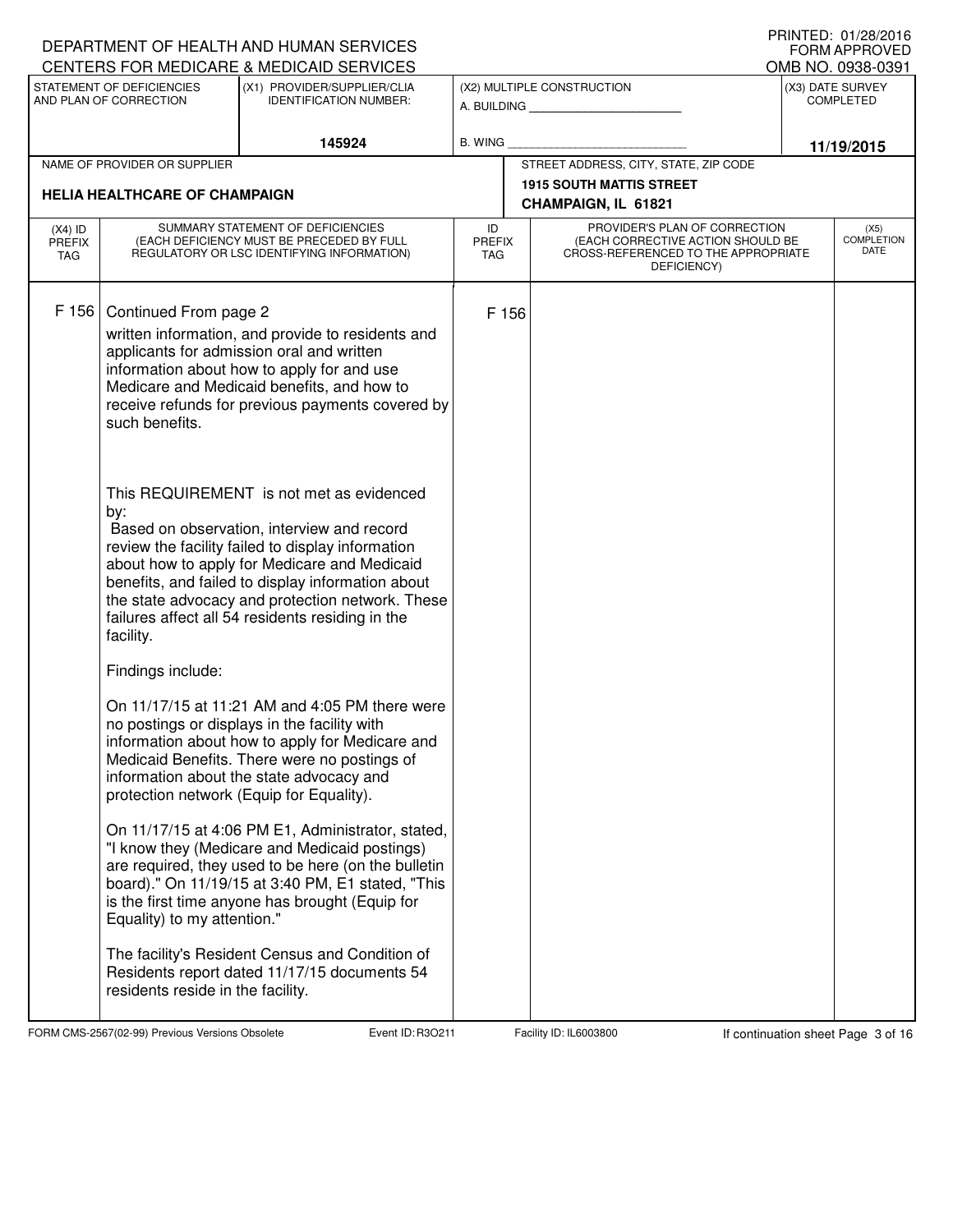|                                   |                                                                                                                                                             | DEPARTMENT OF HEALTH AND HUMAN SERVICES<br>CENTERS FOR MEDICARE & MEDICAID SERVICES                                                                                                                                                                                                                                                                                                                                                                                                                                                                                                                                                                                                                                                                                                                                                                                                                                      |                                   |                                                                                                                          |  | I INIVILD. VI/LU/LVIV<br>FORM APPROVED   |
|-----------------------------------|-------------------------------------------------------------------------------------------------------------------------------------------------------------|--------------------------------------------------------------------------------------------------------------------------------------------------------------------------------------------------------------------------------------------------------------------------------------------------------------------------------------------------------------------------------------------------------------------------------------------------------------------------------------------------------------------------------------------------------------------------------------------------------------------------------------------------------------------------------------------------------------------------------------------------------------------------------------------------------------------------------------------------------------------------------------------------------------------------|-----------------------------------|--------------------------------------------------------------------------------------------------------------------------|--|------------------------------------------|
|                                   | STATEMENT OF DEFICIENCIES                                                                                                                                   | (X1) PROVIDER/SUPPLIER/CLIA                                                                                                                                                                                                                                                                                                                                                                                                                                                                                                                                                                                                                                                                                                                                                                                                                                                                                              |                                   | (X2) MULTIPLE CONSTRUCTION                                                                                               |  | OMB NO. 0938-0391<br>(X3) DATE SURVEY    |
|                                   | AND PLAN OF CORRECTION                                                                                                                                      | <b>IDENTIFICATION NUMBER:</b>                                                                                                                                                                                                                                                                                                                                                                                                                                                                                                                                                                                                                                                                                                                                                                                                                                                                                            |                                   | A. BUILDING                                                                                                              |  | <b>COMPLETED</b>                         |
|                                   |                                                                                                                                                             | 145924                                                                                                                                                                                                                                                                                                                                                                                                                                                                                                                                                                                                                                                                                                                                                                                                                                                                                                                   | <b>B. WING</b>                    |                                                                                                                          |  | 11/19/2015                               |
|                                   | NAME OF PROVIDER OR SUPPLIER                                                                                                                                |                                                                                                                                                                                                                                                                                                                                                                                                                                                                                                                                                                                                                                                                                                                                                                                                                                                                                                                          |                                   | STREET ADDRESS, CITY, STATE, ZIP CODE                                                                                    |  |                                          |
|                                   | <b>HELIA HEALTHCARE OF CHAMPAIGN</b>                                                                                                                        |                                                                                                                                                                                                                                                                                                                                                                                                                                                                                                                                                                                                                                                                                                                                                                                                                                                                                                                          |                                   | <b>1915 SOUTH MATTIS STREET</b><br>CHAMPAIGN, IL 61821                                                                   |  |                                          |
| $(X4)$ ID<br><b>PREFIX</b><br>TAG |                                                                                                                                                             | SUMMARY STATEMENT OF DEFICIENCIES<br>(EACH DEFICIENCY MUST BE PRECEDED BY FULL<br>REGULATORY OR LSC IDENTIFYING INFORMATION)                                                                                                                                                                                                                                                                                                                                                                                                                                                                                                                                                                                                                                                                                                                                                                                             | ID<br><b>PREFIX</b><br><b>TAG</b> | PROVIDER'S PLAN OF CORRECTION<br>(EACH CORRECTIVE ACTION SHOULD BE<br>CROSS-REFERENCED TO THE APPROPRIATE<br>DEFICIENCY) |  | (X5)<br><b>COMPLETION</b><br><b>DATE</b> |
| F 278<br>F 278<br>$SS=D$          | Continued From page 3<br>483.20(g) - (j) ASSESSMENT<br>resident's status.<br>each assessment with the appropriate<br>participation of health professionals. | ACCURACY/COORDINATION/CERTIFIED<br>The assessment must accurately reflect the<br>A registered nurse must conduct or coordinate                                                                                                                                                                                                                                                                                                                                                                                                                                                                                                                                                                                                                                                                                                                                                                                           | F 278<br>F 278                    |                                                                                                                          |  | 12/16/15                                 |
|                                   | assessment is completed.<br>that portion of the assessment.<br>assessment.<br>material and false statement.<br>by:                                          | A registered nurse must sign and certify that the<br>Each individual who completes a portion of the<br>assessment must sign and certify the accuracy of<br>Under Medicare and Medicaid, an individual who<br>willfully and knowingly certifies a material and<br>false statement in a resident assessment is<br>subject to a civil money penalty of not more than<br>\$1,000 for each assessment; or an individual who<br>willfully and knowingly causes another individual<br>to certify a material and false statement in a<br>resident assessment is subject to a civil money<br>penalty of not more than \$5,000 for each<br>Clinical disagreement does not constitute a<br>This REQUIREMENT is not met as evidenced<br>Based on observation, interview and record<br>review the facility failed to accurately assess one<br>of eight residents (R1) reviewed for Minimum<br>Data Set assessments in a sample of 14. |                                   |                                                                                                                          |  |                                          |

FORM CMS-2567(02-99) Previous Versions Obsolete Event ID: R3O211 Facility ID: IL6003800 If continuation sheet Page 4 of 16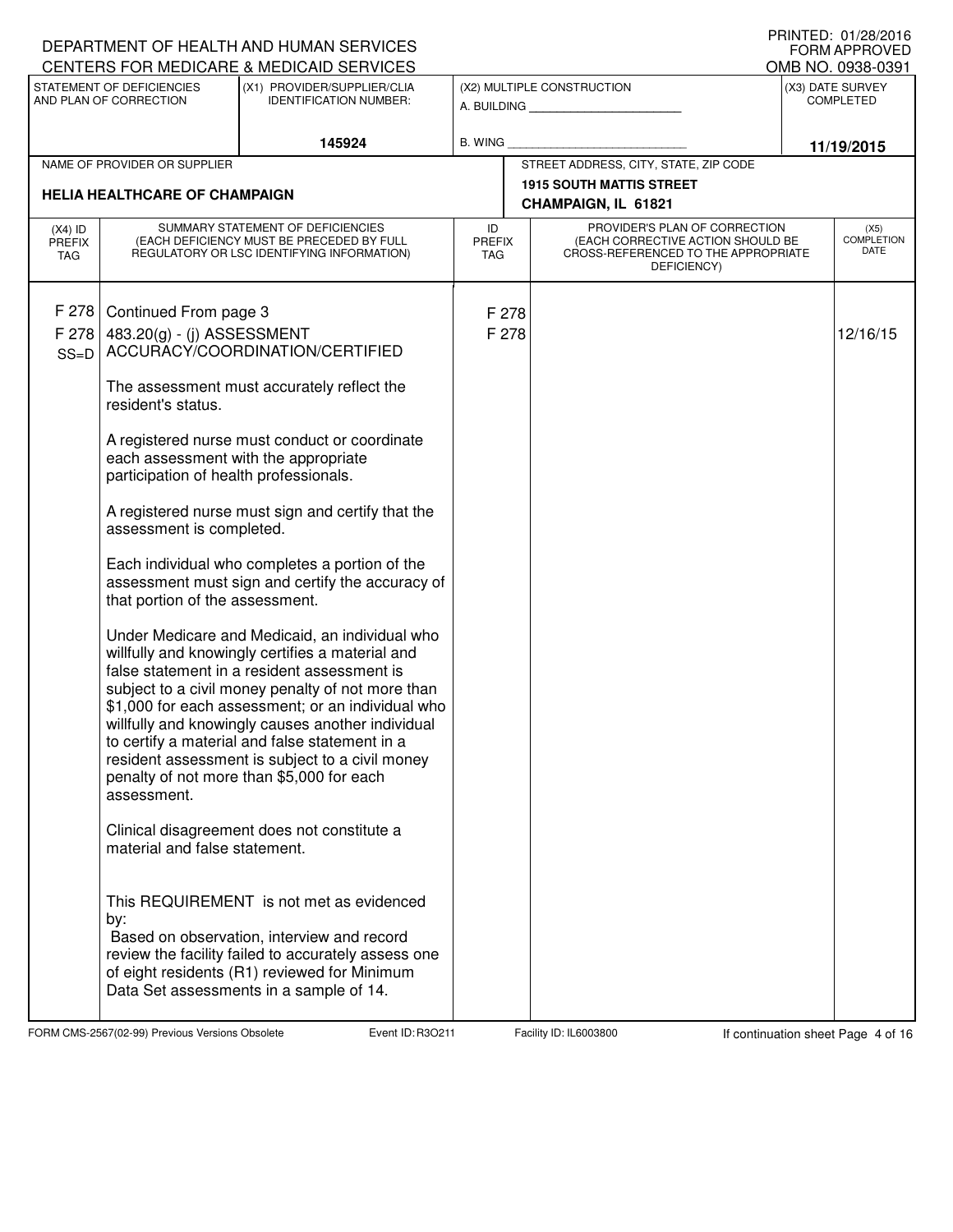|                                   |                                                                             | DEPARTMENT OF HEALTH AND HUMAN SERVICES<br>CENTERS FOR MEDICARE & MEDICAID SERVICES                                                                                                                                                                                                                                                                                                                                                                                                         |                                   |       |                                                                                                                          | I INIVILD. VI/LO/LVIV<br><b>FORM APPROVED</b> |
|-----------------------------------|-----------------------------------------------------------------------------|---------------------------------------------------------------------------------------------------------------------------------------------------------------------------------------------------------------------------------------------------------------------------------------------------------------------------------------------------------------------------------------------------------------------------------------------------------------------------------------------|-----------------------------------|-------|--------------------------------------------------------------------------------------------------------------------------|-----------------------------------------------|
|                                   | STATEMENT OF DEFICIENCIES                                                   | (X1) PROVIDER/SUPPLIER/CLIA                                                                                                                                                                                                                                                                                                                                                                                                                                                                 |                                   |       | (X2) MULTIPLE CONSTRUCTION                                                                                               | OMB NO. 0938-0391<br>(X3) DATE SURVEY         |
|                                   | AND PLAN OF CORRECTION                                                      | <b>IDENTIFICATION NUMBER:</b>                                                                                                                                                                                                                                                                                                                                                                                                                                                               |                                   |       | A. BUILDING                                                                                                              | <b>COMPLETED</b>                              |
|                                   |                                                                             | 145924                                                                                                                                                                                                                                                                                                                                                                                                                                                                                      | <b>B. WING</b>                    |       |                                                                                                                          | 11/19/2015                                    |
|                                   | NAME OF PROVIDER OR SUPPLIER                                                |                                                                                                                                                                                                                                                                                                                                                                                                                                                                                             |                                   |       | STREET ADDRESS, CITY, STATE, ZIP CODE                                                                                    |                                               |
|                                   | <b>HELIA HEALTHCARE OF CHAMPAIGN</b>                                        |                                                                                                                                                                                                                                                                                                                                                                                                                                                                                             |                                   |       | <b>1915 SOUTH MATTIS STREET</b>                                                                                          |                                               |
|                                   |                                                                             |                                                                                                                                                                                                                                                                                                                                                                                                                                                                                             |                                   |       | CHAMPAIGN, IL 61821                                                                                                      |                                               |
| $(X4)$ ID<br><b>PREFIX</b><br>TAG |                                                                             | SUMMARY STATEMENT OF DEFICIENCIES<br>(EACH DEFICIENCY MUST BE PRECEDED BY FULL<br>REGULATORY OR LSC IDENTIFYING INFORMATION)                                                                                                                                                                                                                                                                                                                                                                | ID<br><b>PREFIX</b><br><b>TAG</b> |       | PROVIDER'S PLAN OF CORRECTION<br>(EACH CORRECTIVE ACTION SHOULD BE<br>CROSS-REFERENCED TO THE APPROPRIATE<br>DEFICIENCY) | (X5)<br><b>COMPLETION</b><br>DATE             |
| F 278                             | Continued From page 4<br>Findings include:                                  |                                                                                                                                                                                                                                                                                                                                                                                                                                                                                             |                                   | F 278 |                                                                                                                          |                                               |
|                                   | healed since the prior assessment.                                          | The Minimum Data Set (MDS) section M300<br>Current Unhealed Pressure Ulcers dated 11/3/15<br>documents R1 with two Stage 2 Pressure Ulcers<br>and 2 Unstageable Pressure Ulcers. The MDS<br>section M900 Healed Pressure Ulcers dated<br>11/3/15 documents R1 with zero Pressure Ulcers                                                                                                                                                                                                     |                                   |       |                                                                                                                          |                                               |
|                                   | merged into one wound.                                                      | On 11/18/15 at 9:45am, R1 had an Unstageable<br>Pressure Ulcer to the right and left sacrum which                                                                                                                                                                                                                                                                                                                                                                                           |                                   |       |                                                                                                                          |                                               |
|                                   |                                                                             | The Pressure Wound Report dated 9/11/15<br>documents R1 with a closed Pressure Ulcer to<br>the right gluteal buttock. The Pressure Wound<br>Report dated 11/18/15 documents R1 with an<br>Unstageable Pressure Ulcer present to the right<br>and left sacrum on 11/1/15 and 11/6/15.                                                                                                                                                                                                        |                                   |       |                                                                                                                          |                                               |
| F 279<br>$SS=D$                   | zero.<br>483.20(d), 483.20(k)(1) DEVELOP<br><b>COMPREHENSIVE CARE PLANS</b> | On 11/18/15 at 2:15pm, E17 (MDS Coordinator)<br>stated R1 had MDS assessments completed on<br>8/4/15 and 11/4/15. E17 stated on 9/11/15 R1's<br>right gluteal Pressure Ulcer was resolved and<br>healed. E17 stated at the time of the 11/4/15<br>assessment section M900 should be marked to<br>reflect one Pressure Ulcer had healed and<br>section M300 should be marked to reflect R1 had<br>two Unstageable Pressure Ulcers and the two<br>stage 2 Pressure Ulcers should be marked as |                                   | F 279 |                                                                                                                          | 12/16/15                                      |
|                                   | comprehensive plan of care.                                                 | A facility must use the results of the assessment<br>to develop, review and revise the resident's                                                                                                                                                                                                                                                                                                                                                                                           |                                   |       |                                                                                                                          |                                               |

FORM CMS-2567(02-99) Previous Versions Obsolete Event ID: R3O211 Facility ID: IL6003800 If continuation sheet Page 5 of 16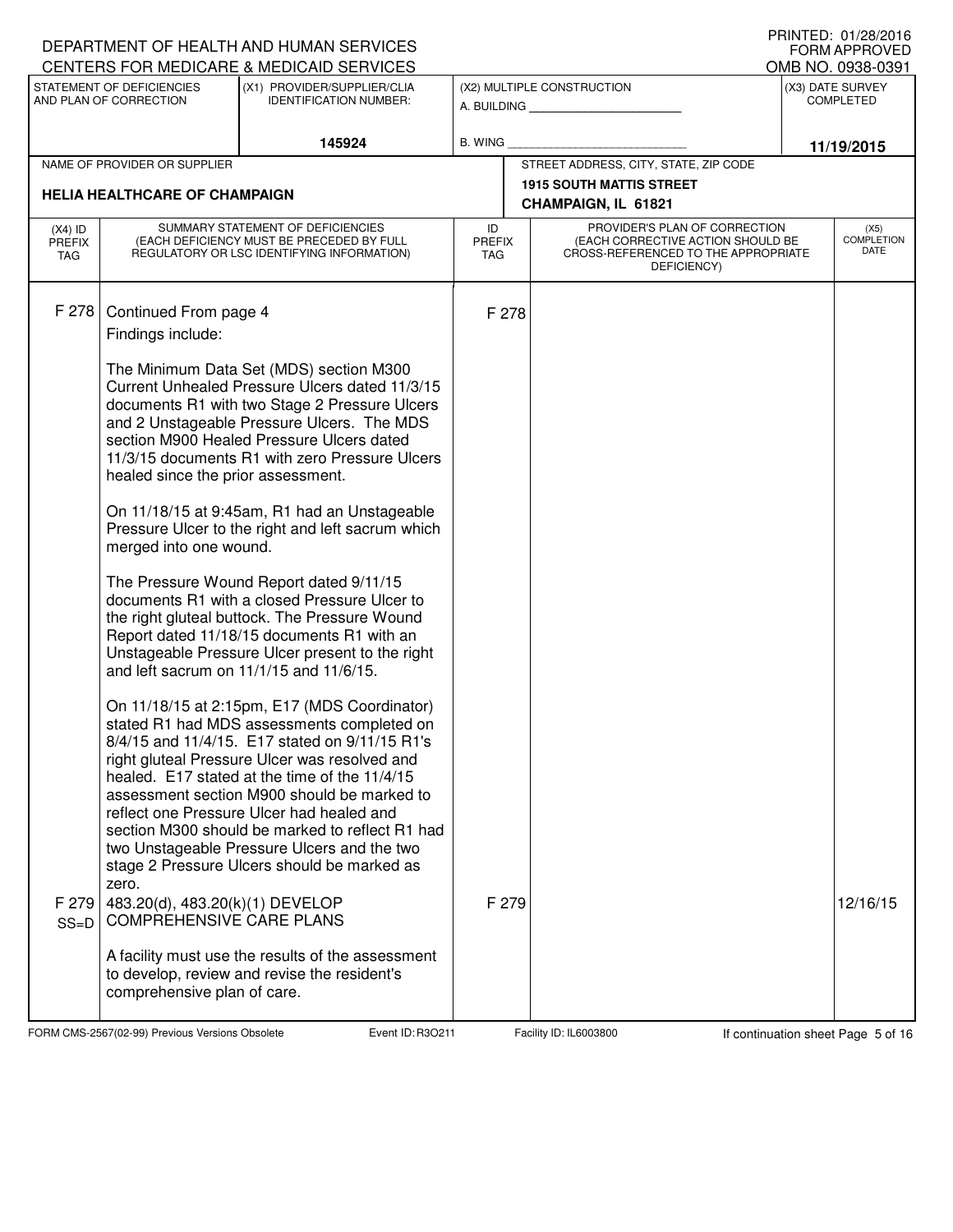|                                   |                                      | DEPARTMENT OF HEALTH AND HUMAN SERVICES                                                                                                                                                                                                                                                                                                                                                                       |                                   |       |                                                                                         | I INIVILD. VI/LU/LVIV<br><b>FORM APPROVED</b> |
|-----------------------------------|--------------------------------------|---------------------------------------------------------------------------------------------------------------------------------------------------------------------------------------------------------------------------------------------------------------------------------------------------------------------------------------------------------------------------------------------------------------|-----------------------------------|-------|-----------------------------------------------------------------------------------------|-----------------------------------------------|
|                                   | STATEMENT OF DEFICIENCIES            | CENTERS FOR MEDICARE & MEDICAID SERVICES<br>(X1) PROVIDER/SUPPLIER/CLIA                                                                                                                                                                                                                                                                                                                                       |                                   |       | (X2) MULTIPLE CONSTRUCTION                                                              | OMB NO. 0938-0391<br>(X3) DATE SURVEY         |
|                                   | AND PLAN OF CORRECTION               | <b>IDENTIFICATION NUMBER:</b>                                                                                                                                                                                                                                                                                                                                                                                 |                                   |       | A. BUILDING                                                                             | <b>COMPLETED</b>                              |
|                                   |                                      | 145924                                                                                                                                                                                                                                                                                                                                                                                                        | <b>B. WING</b>                    |       |                                                                                         | 11/19/2015                                    |
|                                   | NAME OF PROVIDER OR SUPPLIER         |                                                                                                                                                                                                                                                                                                                                                                                                               |                                   |       | STREET ADDRESS, CITY, STATE, ZIP CODE                                                   |                                               |
|                                   | <b>HELIA HEALTHCARE OF CHAMPAIGN</b> |                                                                                                                                                                                                                                                                                                                                                                                                               |                                   |       | <b>1915 SOUTH MATTIS STREET</b>                                                         |                                               |
|                                   |                                      | SUMMARY STATEMENT OF DEFICIENCIES                                                                                                                                                                                                                                                                                                                                                                             |                                   |       | CHAMPAIGN, IL 61821<br>PROVIDER'S PLAN OF CORRECTION                                    |                                               |
| $(X4)$ ID<br><b>PREFIX</b><br>TAG |                                      | (EACH DEFICIENCY MUST BE PRECEDED BY FULL<br>REGULATORY OR LSC IDENTIFYING INFORMATION)                                                                                                                                                                                                                                                                                                                       | ID<br><b>PREFIX</b><br><b>TAG</b> |       | (EACH CORRECTIVE ACTION SHOULD BE<br>CROSS-REFERENCED TO THE APPROPRIATE<br>DEFICIENCY) | (X5)<br><b>COMPLETION</b><br>DATE             |
| F 279                             | Continued From page 5                |                                                                                                                                                                                                                                                                                                                                                                                                               |                                   | F 279 |                                                                                         |                                               |
|                                   | assessment.                          | The facility must develop a comprehensive care<br>plan for each resident that includes measurable<br>objectives and timetables to meet a resident's<br>medical, nursing, and mental and psychosocial<br>needs that are identified in the comprehensive                                                                                                                                                        |                                   |       |                                                                                         |                                               |
|                                   | under §483.10(b)(4).                 | The care plan must describe the services that are<br>to be furnished to attain or maintain the resident's<br>highest practicable physical, mental, and<br>psychosocial well-being as required under<br>§483.25; and any services that would otherwise<br>be required under §483.25 but are not provided<br>due to the resident's exercise of rights under<br>§483.10, including the right to refuse treatment |                                   |       |                                                                                         |                                               |
|                                   | by:<br>in a sample of 14.            | This REQUIREMENT is not met as evidenced<br>Based on interview and record review the facility<br>failed to develop a comprehensive fall care plan<br>for one of four residents (R11) reviewed for falls                                                                                                                                                                                                       |                                   |       |                                                                                         |                                               |
|                                   | Findings include:                    |                                                                                                                                                                                                                                                                                                                                                                                                               |                                   |       |                                                                                         |                                               |
|                                   | floor mat on 10/21/15.               | The Fall Care Plan dated 10/12/15 documents<br>R11 with a history of falling related to generalized<br>weakness with approaches that do not include<br>the implementation of a scoop mattress. This<br>Fall Care Plan documents implementation of a                                                                                                                                                           |                                   |       |                                                                                         |                                               |
|                                   | on 10/21/15.                         | The Resident Post Fall Assessment documents<br>R11 was found on the floor on the side of the bed                                                                                                                                                                                                                                                                                                              |                                   |       |                                                                                         |                                               |

FORM CMS-2567(02-99) Previous Versions Obsolete Event ID: R3O211 Facility ID: IL6003800 If continuation sheet Page 6 of 16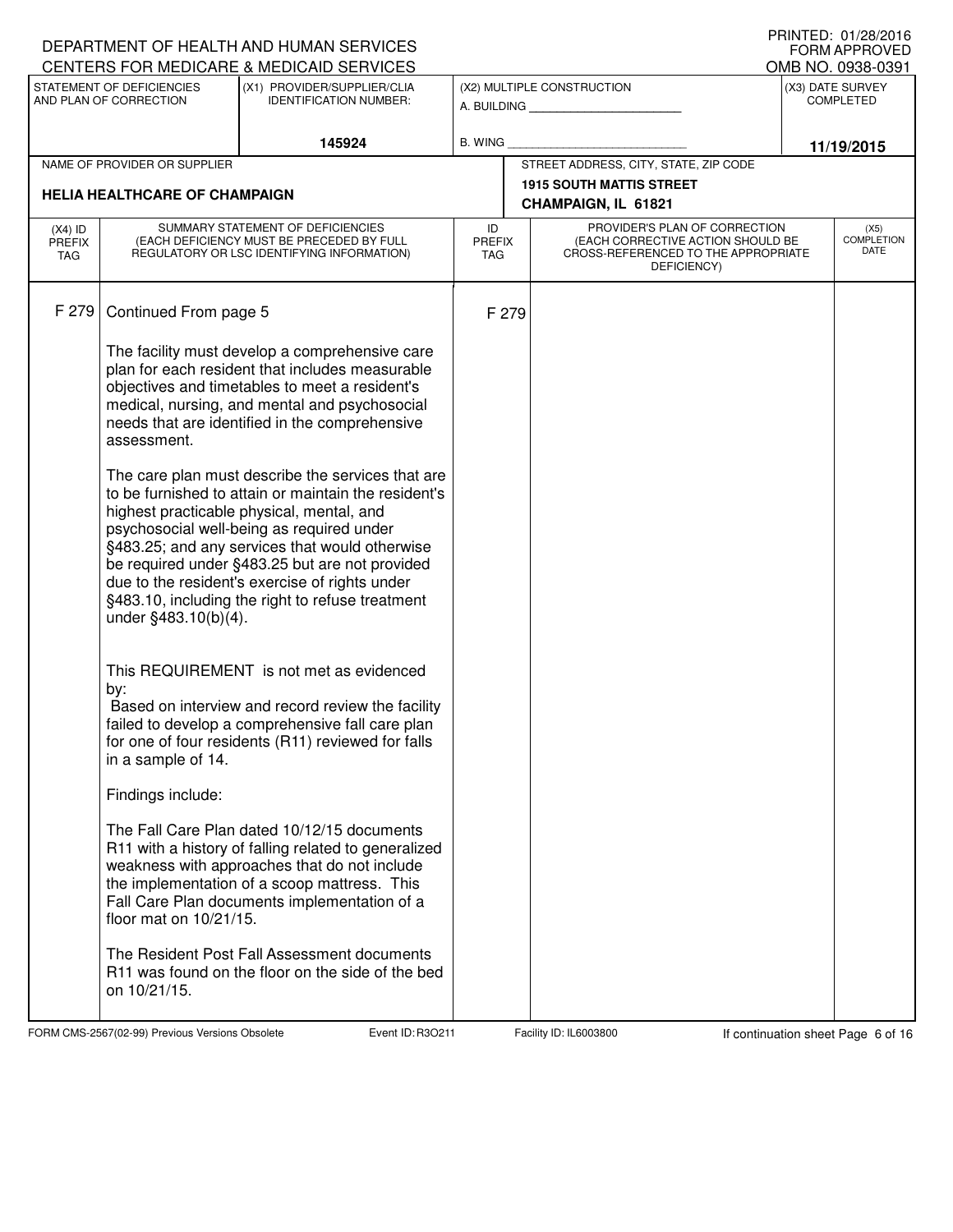|                                   |                                                                                                                                            | DEPARTMENT OF HEALTH AND HUMAN SERVICES<br>CENTERS FOR MEDICARE & MEDICAID SERVICES                                                                                                                                                                                                                                                                                                                                                                                                                                                                                                                                                                                                                                                                                                                                                                                                                                                                                                                                                                                                                                                                                                                                                                                  |                                   |                                                                                                                          | I INIVILD. VI/LO/LVIV<br>FORM APPROVED<br>OMB NO. 0938-0391 |
|-----------------------------------|--------------------------------------------------------------------------------------------------------------------------------------------|----------------------------------------------------------------------------------------------------------------------------------------------------------------------------------------------------------------------------------------------------------------------------------------------------------------------------------------------------------------------------------------------------------------------------------------------------------------------------------------------------------------------------------------------------------------------------------------------------------------------------------------------------------------------------------------------------------------------------------------------------------------------------------------------------------------------------------------------------------------------------------------------------------------------------------------------------------------------------------------------------------------------------------------------------------------------------------------------------------------------------------------------------------------------------------------------------------------------------------------------------------------------|-----------------------------------|--------------------------------------------------------------------------------------------------------------------------|-------------------------------------------------------------|
|                                   | STATEMENT OF DEFICIENCIES                                                                                                                  | (X1) PROVIDER/SUPPLIER/CLIA                                                                                                                                                                                                                                                                                                                                                                                                                                                                                                                                                                                                                                                                                                                                                                                                                                                                                                                                                                                                                                                                                                                                                                                                                                          |                                   | (X2) MULTIPLE CONSTRUCTION                                                                                               | (X3) DATE SURVEY                                            |
|                                   | AND PLAN OF CORRECTION                                                                                                                     | <b>IDENTIFICATION NUMBER:</b>                                                                                                                                                                                                                                                                                                                                                                                                                                                                                                                                                                                                                                                                                                                                                                                                                                                                                                                                                                                                                                                                                                                                                                                                                                        |                                   | A. BUILDING                                                                                                              | <b>COMPLETED</b>                                            |
|                                   |                                                                                                                                            | 145924                                                                                                                                                                                                                                                                                                                                                                                                                                                                                                                                                                                                                                                                                                                                                                                                                                                                                                                                                                                                                                                                                                                                                                                                                                                               | <b>B. WING</b>                    |                                                                                                                          | 11/19/2015                                                  |
|                                   | NAME OF PROVIDER OR SUPPLIER                                                                                                               |                                                                                                                                                                                                                                                                                                                                                                                                                                                                                                                                                                                                                                                                                                                                                                                                                                                                                                                                                                                                                                                                                                                                                                                                                                                                      |                                   | STREET ADDRESS, CITY, STATE, ZIP CODE<br><b>1915 SOUTH MATTIS STREET</b>                                                 |                                                             |
|                                   | <b>HELIA HEALTHCARE OF CHAMPAIGN</b>                                                                                                       |                                                                                                                                                                                                                                                                                                                                                                                                                                                                                                                                                                                                                                                                                                                                                                                                                                                                                                                                                                                                                                                                                                                                                                                                                                                                      |                                   | CHAMPAIGN, IL 61821                                                                                                      |                                                             |
| $(X4)$ ID<br><b>PREFIX</b><br>TAG |                                                                                                                                            | SUMMARY STATEMENT OF DEFICIENCIES<br>(EACH DEFICIENCY MUST BE PRECEDED BY FULL<br>REGULATORY OR LSC IDENTIFYING INFORMATION)                                                                                                                                                                                                                                                                                                                                                                                                                                                                                                                                                                                                                                                                                                                                                                                                                                                                                                                                                                                                                                                                                                                                         | ID<br><b>PREFIX</b><br><b>TAG</b> | PROVIDER'S PLAN OF CORRECTION<br>(EACH CORRECTIVE ACTION SHOULD BE<br>CROSS-REFERENCED TO THE APPROPRIATE<br>DEFICIENCY) | (X5)<br><b>COMPLETION</b><br>DATE                           |
| F 279<br>F315<br>$SS=D$           | Continued From page 6<br>implemented on 10/12/15.<br>care."<br><b>RESTORE BLADDER</b><br>function as possible.<br>by:<br>Findings include: | On 11/19/15 at 2:15pm, E3 (Director of Nursing)<br>stated R11 was at risk for falls at the time of<br>admission on 9/22/15. E3 stated a floor mat and<br>scoop mattress were implemented upon<br>admission. E3 verified a scoop mattress and floor<br>mat should have been included in the care plan<br>The policy Falls Management dated July 2014<br>documents, "Resident's identified as high fall risk<br>will have fall prevention addressed in the plan of<br>483.25(d) NO CATHETER, PREVENT UTI,<br>Based on the resident's comprehensive<br>assessment, the facility must ensure that a<br>resident who enters the facility without an<br>indwelling catheter is not catheterized unless the<br>resident's clinical condition demonstrates that<br>catheterization was necessary; and a resident<br>who is incontinent of bladder receives appropriate<br>treatment and services to prevent urinary tract<br>infections and to restore as much normal bladder<br>This REQUIREMENT is not met as evidenced<br>Based on observation, interview, and record<br>review, the facility failed to perform incontinence<br>care in a manner to prevent cross contamination<br>for one of four residents (R12) reviewed for<br>incontinence care on the sample of 14. | F 279<br>F 315                    |                                                                                                                          | 12/16/15                                                    |
|                                   |                                                                                                                                            | R12's Physician Order Sheet dated 11/1/15 -                                                                                                                                                                                                                                                                                                                                                                                                                                                                                                                                                                                                                                                                                                                                                                                                                                                                                                                                                                                                                                                                                                                                                                                                                          |                                   |                                                                                                                          |                                                             |

FORM CMS-2567(02-99) Previous Versions Obsolete Event ID: R3O211 Facility ID: IL6003800 If continuation sheet Page 7 of 16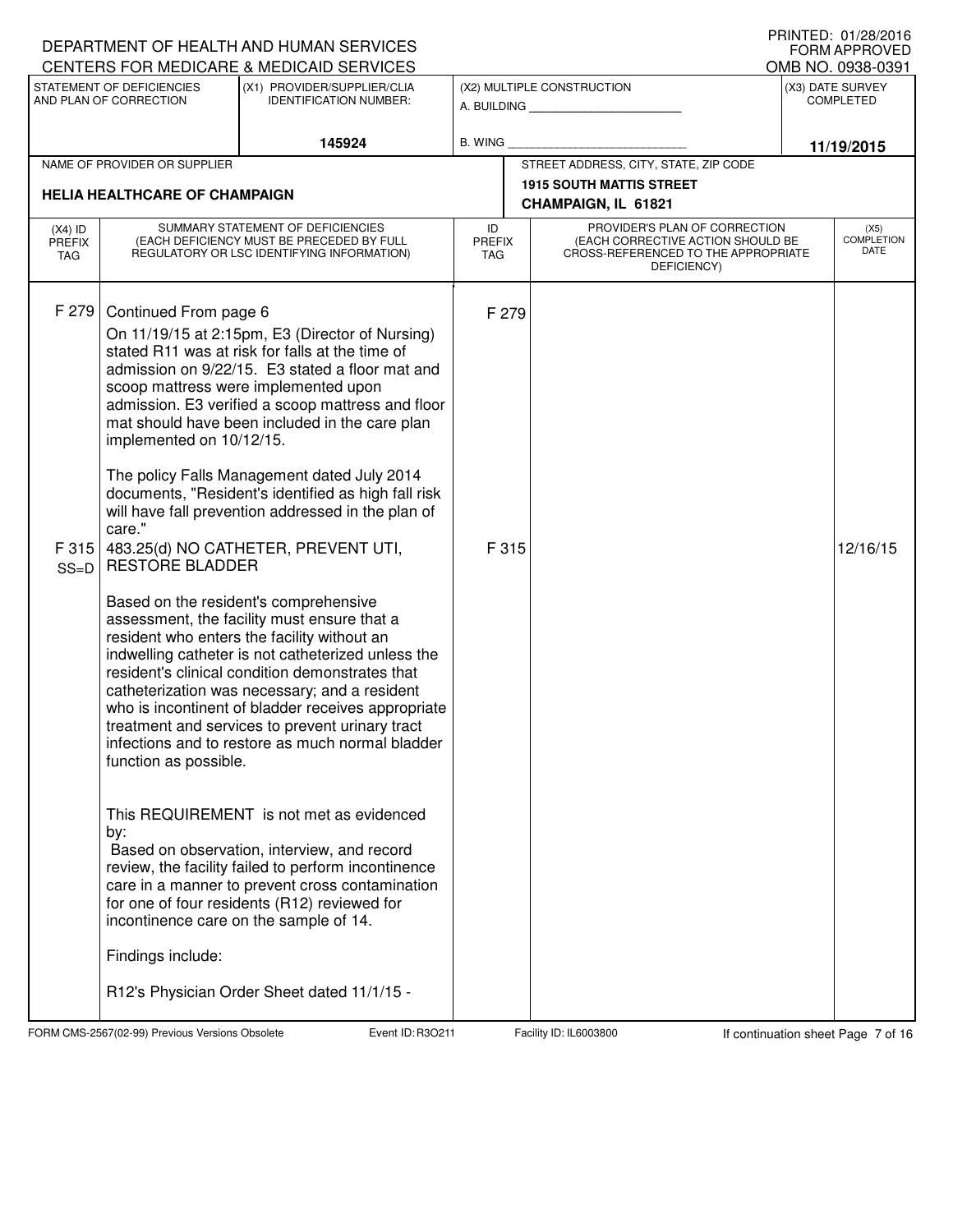|                                   |                                                                                                                                           | DEPARTMENT OF HEALTH AND HUMAN SERVICES<br>CENTERS FOR MEDICARE & MEDICAID SERVICES                                                                                                                                                                                                                                                                                                                                                                                                                                                                                                                                                                                                                                                                           |                                   |                                                                                                                          |  | $1111111$ LU. UTZUZUTU<br><b>FORM APPROVED</b><br>OMB NO. 0938-0391 |
|-----------------------------------|-------------------------------------------------------------------------------------------------------------------------------------------|---------------------------------------------------------------------------------------------------------------------------------------------------------------------------------------------------------------------------------------------------------------------------------------------------------------------------------------------------------------------------------------------------------------------------------------------------------------------------------------------------------------------------------------------------------------------------------------------------------------------------------------------------------------------------------------------------------------------------------------------------------------|-----------------------------------|--------------------------------------------------------------------------------------------------------------------------|--|---------------------------------------------------------------------|
|                                   | STATEMENT OF DEFICIENCIES<br>AND PLAN OF CORRECTION                                                                                       | (X1) PROVIDER/SUPPLIER/CLIA                                                                                                                                                                                                                                                                                                                                                                                                                                                                                                                                                                                                                                                                                                                                   |                                   | (X2) MULTIPLE CONSTRUCTION                                                                                               |  | (X3) DATE SURVEY<br><b>COMPLETED</b>                                |
|                                   |                                                                                                                                           | <b>IDENTIFICATION NUMBER:</b>                                                                                                                                                                                                                                                                                                                                                                                                                                                                                                                                                                                                                                                                                                                                 |                                   | A. BUILDING                                                                                                              |  |                                                                     |
|                                   |                                                                                                                                           | 145924                                                                                                                                                                                                                                                                                                                                                                                                                                                                                                                                                                                                                                                                                                                                                        | <b>B. WING</b>                    |                                                                                                                          |  | 11/19/2015                                                          |
|                                   | NAME OF PROVIDER OR SUPPLIER                                                                                                              |                                                                                                                                                                                                                                                                                                                                                                                                                                                                                                                                                                                                                                                                                                                                                               |                                   | STREET ADDRESS, CITY, STATE, ZIP CODE<br><b>1915 SOUTH MATTIS STREET</b>                                                 |  |                                                                     |
|                                   | <b>HELIA HEALTHCARE OF CHAMPAIGN</b>                                                                                                      |                                                                                                                                                                                                                                                                                                                                                                                                                                                                                                                                                                                                                                                                                                                                                               |                                   | CHAMPAIGN, IL 61821                                                                                                      |  |                                                                     |
| $(X4)$ ID<br><b>PREFIX</b><br>TAG |                                                                                                                                           | SUMMARY STATEMENT OF DEFICIENCIES<br>(EACH DEFICIENCY MUST BE PRECEDED BY FULL<br>REGULATORY OR LSC IDENTIFYING INFORMATION)                                                                                                                                                                                                                                                                                                                                                                                                                                                                                                                                                                                                                                  | ID<br><b>PREFIX</b><br><b>TAG</b> | PROVIDER'S PLAN OF CORRECTION<br>(EACH CORRECTIVE ACTION SHOULD BE<br>CROSS-REFERENCED TO THE APPROPRIATE<br>DEFICIENCY) |  | (X5)<br><b>COMPLETION</b><br>DATE                                   |
| F 315                             | Continued From page 7<br>Disease.<br>from staff for incontinence care.<br>rail, periwash bottle, shirt and blanket.<br>cleaned my hands." | 11/30/15 documents a diagnosis of Alzheimer's<br>R12's Minimum Data Set dated 9/8/15 documents<br>that R12 is totally dependent on physical assist<br>On 11/17/15 at 1:15pm, E10, Certified Nursing<br>Assistant provided R12's incontinence care. R12<br>had smears of feces removed by E10 during<br>incontinence care. E10 did not remove the soiled<br>gloves. E10 then touched R14's hair, hand, side<br>On 11/17/15 at 1:27pm, E10 stated "I forgot, I<br>know I should have removed my gloves and<br>The facility policy "Perineal Care" dated February<br>2012 documents the following: "Remove gloves<br>and discard into designated container. Wash and<br>dry your hands thoroughly. Reposition the bed<br>covers. Make the resident comfortable." | F 315                             |                                                                                                                          |  |                                                                     |
| $SS = E$                          | F 323 483.25(h) FREE OF ACCIDENT<br>HAZARDS/SUPERVISION/DEVICES<br>prevent accidents.                                                     | The facility must ensure that the resident<br>environment remains as free of accident hazards<br>as is possible; and each resident receives<br>adequate supervision and assistance devices to                                                                                                                                                                                                                                                                                                                                                                                                                                                                                                                                                                 | F 323                             |                                                                                                                          |  | 12/16/15                                                            |
|                                   | by:                                                                                                                                       | This REQUIREMENT is not met as evidenced<br>Failures at this level required more than one                                                                                                                                                                                                                                                                                                                                                                                                                                                                                                                                                                                                                                                                     |                                   |                                                                                                                          |  |                                                                     |

FORM CMS-2567(02-99) Previous Versions Obsolete Event ID: R3O211 Facility ID: IL6003800 If continuation sheet Page 8 of 16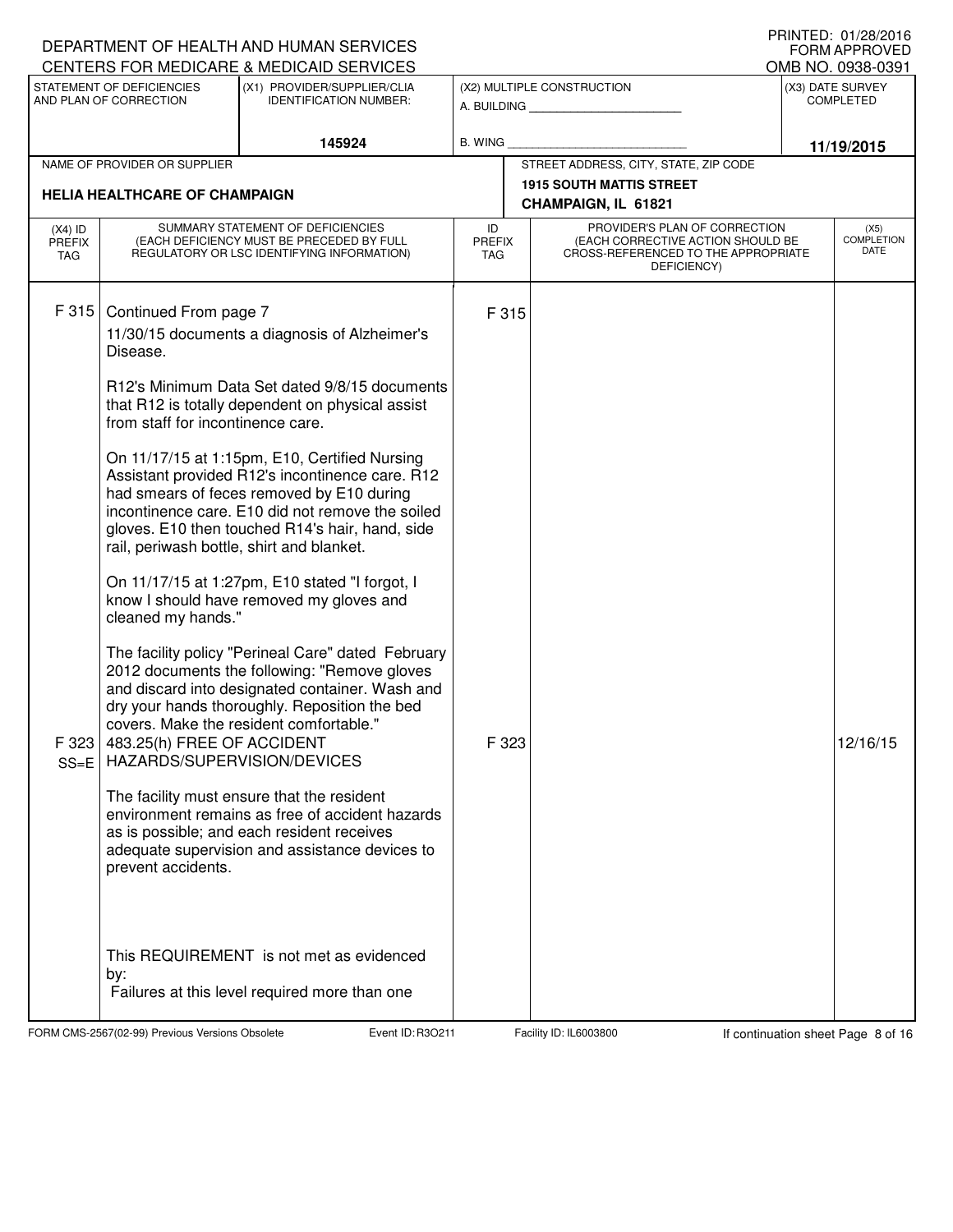|                                   |                                                                                                                                                  | DEPARTMENT OF HEALTH AND HUMAN SERVICES<br>CENTERS FOR MEDICARE & MEDICAID SERVICES                                                                                                                                                                                                                                                                                                                                                                                                                                                                                                                                                                                                                                                                                                                                                                                                                                                                                                                                                                                        |                                   |                                                        |                                                                                                                          |  | I IUINILLI. VIILOILVIV<br>FORM APPROVED<br>OMB NO. 0938-0391 |
|-----------------------------------|--------------------------------------------------------------------------------------------------------------------------------------------------|----------------------------------------------------------------------------------------------------------------------------------------------------------------------------------------------------------------------------------------------------------------------------------------------------------------------------------------------------------------------------------------------------------------------------------------------------------------------------------------------------------------------------------------------------------------------------------------------------------------------------------------------------------------------------------------------------------------------------------------------------------------------------------------------------------------------------------------------------------------------------------------------------------------------------------------------------------------------------------------------------------------------------------------------------------------------------|-----------------------------------|--------------------------------------------------------|--------------------------------------------------------------------------------------------------------------------------|--|--------------------------------------------------------------|
|                                   | STATEMENT OF DEFICIENCIES                                                                                                                        | (X1) PROVIDER/SUPPLIER/CLIA                                                                                                                                                                                                                                                                                                                                                                                                                                                                                                                                                                                                                                                                                                                                                                                                                                                                                                                                                                                                                                                |                                   |                                                        | (X2) MULTIPLE CONSTRUCTION                                                                                               |  | (X3) DATE SURVEY                                             |
|                                   | AND PLAN OF CORRECTION                                                                                                                           | <b>IDENTIFICATION NUMBER:</b>                                                                                                                                                                                                                                                                                                                                                                                                                                                                                                                                                                                                                                                                                                                                                                                                                                                                                                                                                                                                                                              |                                   |                                                        | A. BUILDING                                                                                                              |  | <b>COMPLETED</b>                                             |
|                                   |                                                                                                                                                  | 145924                                                                                                                                                                                                                                                                                                                                                                                                                                                                                                                                                                                                                                                                                                                                                                                                                                                                                                                                                                                                                                                                     | <b>B. WING</b>                    |                                                        |                                                                                                                          |  | 11/19/2015                                                   |
|                                   | NAME OF PROVIDER OR SUPPLIER                                                                                                                     |                                                                                                                                                                                                                                                                                                                                                                                                                                                                                                                                                                                                                                                                                                                                                                                                                                                                                                                                                                                                                                                                            |                                   |                                                        | STREET ADDRESS, CITY, STATE, ZIP CODE                                                                                    |  |                                                              |
|                                   | <b>HELIA HEALTHCARE OF CHAMPAIGN</b>                                                                                                             |                                                                                                                                                                                                                                                                                                                                                                                                                                                                                                                                                                                                                                                                                                                                                                                                                                                                                                                                                                                                                                                                            |                                   | <b>1915 SOUTH MATTIS STREET</b><br>CHAMPAIGN, IL 61821 |                                                                                                                          |  |                                                              |
| $(X4)$ ID<br><b>PREFIX</b><br>TAG |                                                                                                                                                  | SUMMARY STATEMENT OF DEFICIENCIES<br>(EACH DEFICIENCY MUST BE PRECEDED BY FULL<br>REGULATORY OR LSC IDENTIFYING INFORMATION)                                                                                                                                                                                                                                                                                                                                                                                                                                                                                                                                                                                                                                                                                                                                                                                                                                                                                                                                               | ID<br><b>PREFIX</b><br><b>TAG</b> |                                                        | PROVIDER'S PLAN OF CORRECTION<br>(EACH CORRECTIVE ACTION SHOULD BE<br>CROSS-REFERENCED TO THE APPROPRIATE<br>DEFICIENCY) |  | (X5)<br><b>COMPLETION</b><br>DATE                            |
| F 323                             | Continued From page 8<br>deficient practice statement.<br>reviewed for abuse in a sample of 14.<br>the supplemental sample.<br>Findings include: | A. Based on record review, observation and<br>interview the facility failed to implement post fall<br>interventions for one of four residents (R12)<br>reviewed for falls in the sample of 14. This failure<br>resulted in six additional falls with no injury.<br>B. Based on interview and record review the<br>facility failed to supervise a resident after a<br>behavior incident for one of three residents (R22)<br>C. Based on observation, interview and record<br>review the facility failed to maintain an exit door<br>alarm as designed, having the potential for<br>unwitnessed resident exit from the facility, injury<br>and exposure. This failure has the potential to<br>affect five residents (R5 and R23 through R26) on<br>a. The Physician Order Sheet (POS) dated<br>11/1/15 - 11/30/15 for R12, documents the<br>following diagnoses: Alzheimer's, Anemia,<br>Hypertension, Restless Leg Syndrome, Weakness<br>and Anxiety. The same POS documents R12 is<br>receiving Hospice (end of life) Services.<br>The Minimum Data Set (MDS) dated 9/8/15 |                                   | F 323                                                  |                                                                                                                          |  |                                                              |
|                                   | staff for bed mobility and transfers.                                                                                                            | documents that R12 has severe cognitive<br>impairment, does not ambulate, is dependent on                                                                                                                                                                                                                                                                                                                                                                                                                                                                                                                                                                                                                                                                                                                                                                                                                                                                                                                                                                                  |                                   |                                                        |                                                                                                                          |  |                                                              |
|                                   |                                                                                                                                                  | R12's, Plan of Care dated 10/29/15 documents<br>an intervention was put in place for a bed alarm<br>on 3/18/15. This same Plan of Care was updated<br>on 5/03/15, 5/11/15, 5/13/15, 5/25/15, 6/6/15,                                                                                                                                                                                                                                                                                                                                                                                                                                                                                                                                                                                                                                                                                                                                                                                                                                                                       |                                   |                                                        |                                                                                                                          |  |                                                              |

FORM CMS-2567(02-99) Previous Versions Obsolete Event ID: R3O211 Facility ID: IL6003800 If continuation sheet Page 9 of 16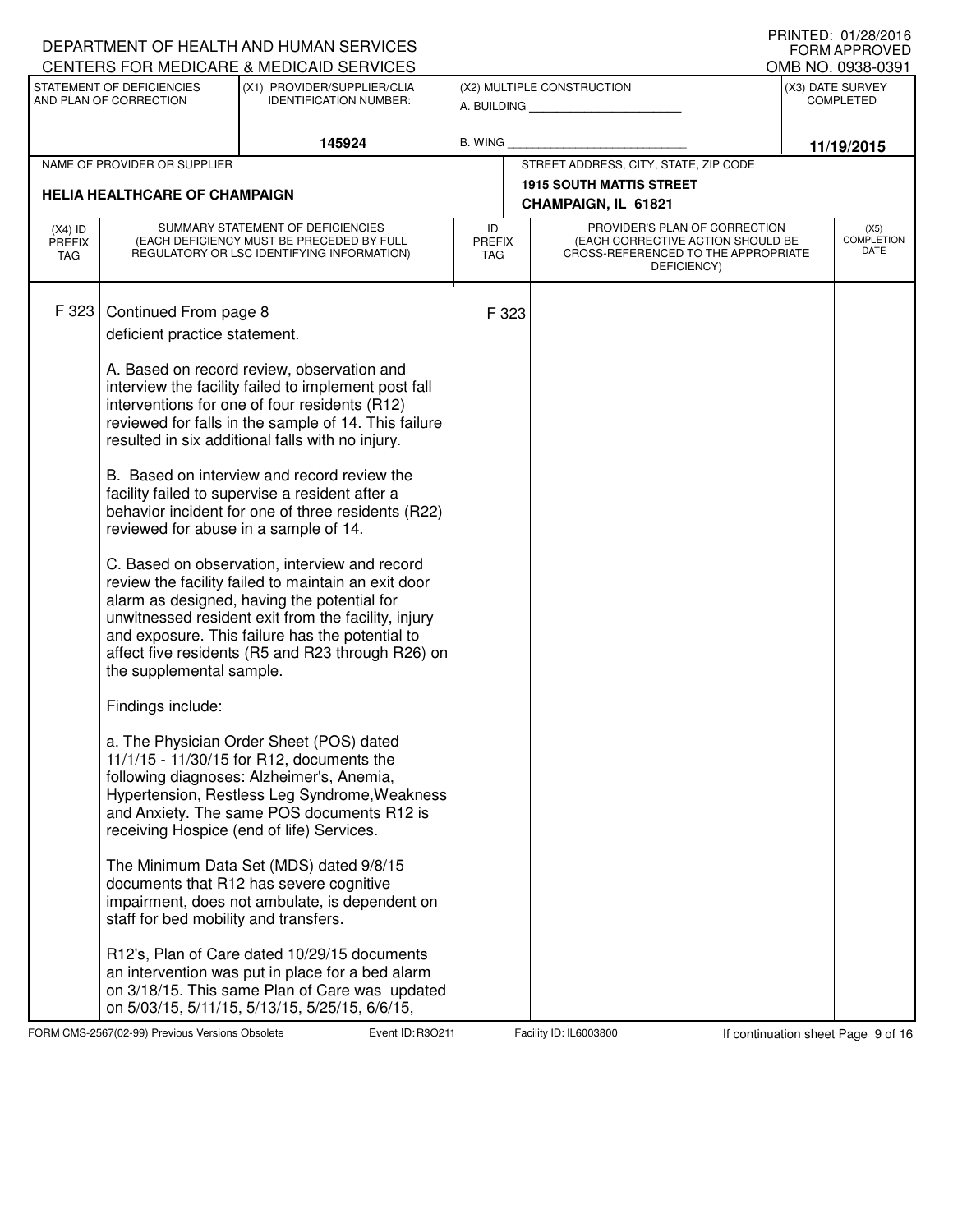|                                   |                                                                                                                                             | DEPARTMENT OF HEALTH AND HUMAN SERVICES<br><b>CENTERS FOR MEDICARE &amp; MEDICAID SERVICES</b>                                                                                                                                                                                                                                                                                                                                                                                                                                                                                                                                                                                                                                                                                                                                                                                                                                                                                                                                                                                                                                                                                                                                                                                                                                                                                                                           |                            |       |                                                                                                                          | FORM APPROVED<br>OMB NO. 0938-0391 |
|-----------------------------------|---------------------------------------------------------------------------------------------------------------------------------------------|--------------------------------------------------------------------------------------------------------------------------------------------------------------------------------------------------------------------------------------------------------------------------------------------------------------------------------------------------------------------------------------------------------------------------------------------------------------------------------------------------------------------------------------------------------------------------------------------------------------------------------------------------------------------------------------------------------------------------------------------------------------------------------------------------------------------------------------------------------------------------------------------------------------------------------------------------------------------------------------------------------------------------------------------------------------------------------------------------------------------------------------------------------------------------------------------------------------------------------------------------------------------------------------------------------------------------------------------------------------------------------------------------------------------------|----------------------------|-------|--------------------------------------------------------------------------------------------------------------------------|------------------------------------|
|                                   | STATEMENT OF DEFICIENCIES                                                                                                                   | (X1) PROVIDER/SUPPLIER/CLIA                                                                                                                                                                                                                                                                                                                                                                                                                                                                                                                                                                                                                                                                                                                                                                                                                                                                                                                                                                                                                                                                                                                                                                                                                                                                                                                                                                                              |                            |       | (X2) MULTIPLE CONSTRUCTION                                                                                               | (X3) DATE SURVEY                   |
|                                   | AND PLAN OF CORRECTION                                                                                                                      | <b>IDENTIFICATION NUMBER:</b>                                                                                                                                                                                                                                                                                                                                                                                                                                                                                                                                                                                                                                                                                                                                                                                                                                                                                                                                                                                                                                                                                                                                                                                                                                                                                                                                                                                            |                            |       | A. BUILDING                                                                                                              | <b>COMPLETED</b>                   |
|                                   |                                                                                                                                             | 145924                                                                                                                                                                                                                                                                                                                                                                                                                                                                                                                                                                                                                                                                                                                                                                                                                                                                                                                                                                                                                                                                                                                                                                                                                                                                                                                                                                                                                   | <b>B. WING</b>             |       |                                                                                                                          | 11/19/2015                         |
|                                   | NAME OF PROVIDER OR SUPPLIER                                                                                                                |                                                                                                                                                                                                                                                                                                                                                                                                                                                                                                                                                                                                                                                                                                                                                                                                                                                                                                                                                                                                                                                                                                                                                                                                                                                                                                                                                                                                                          |                            |       | STREET ADDRESS, CITY, STATE, ZIP CODE                                                                                    |                                    |
|                                   | <b>HELIA HEALTHCARE OF CHAMPAIGN</b>                                                                                                        |                                                                                                                                                                                                                                                                                                                                                                                                                                                                                                                                                                                                                                                                                                                                                                                                                                                                                                                                                                                                                                                                                                                                                                                                                                                                                                                                                                                                                          |                            |       | <b>1915 SOUTH MATTIS STREET</b>                                                                                          |                                    |
|                                   |                                                                                                                                             |                                                                                                                                                                                                                                                                                                                                                                                                                                                                                                                                                                                                                                                                                                                                                                                                                                                                                                                                                                                                                                                                                                                                                                                                                                                                                                                                                                                                                          |                            |       | CHAMPAIGN, IL 61821                                                                                                      |                                    |
| $(X4)$ ID<br><b>PREFIX</b><br>TAG |                                                                                                                                             | SUMMARY STATEMENT OF DEFICIENCIES<br>(EACH DEFICIENCY MUST BE PRECEDED BY FULL<br>REGULATORY OR LSC IDENTIFYING INFORMATION)                                                                                                                                                                                                                                                                                                                                                                                                                                                                                                                                                                                                                                                                                                                                                                                                                                                                                                                                                                                                                                                                                                                                                                                                                                                                                             | ID<br>PREFIX<br><b>TAG</b> |       | PROVIDER'S PLAN OF CORRECTION<br>(EACH CORRECTIVE ACTION SHOULD BE<br>CROSS-REFERENCED TO THE APPROPRIATE<br>DEFICIENCY) | (X5)<br><b>COMPLETION</b><br>DATE  |
| F 323                             | Continued From page 9<br>rounds.<br>high risk for falls.<br>self transfer from bed.<br>R <sub>12</sub> 's reach.<br>without staff knowing." | 10/29/15 and 11/12/15 to include the following:<br>make sure the alarm is working, placed out of<br>resident's reach, turned on when resident is put in<br>bed, and check the alarm every two hours on<br>A facility document titled "Assessment of Fall<br>Risk" dated 11/12/15, R12 is assessed to be at<br>The facility's "Accident and Incident" reports for<br>R12 dated 5/03/15, 5/11/15, 5/13/15, 5/25/15,<br>6/6/15, 10/29/15 and 11/12/15 document R12's<br>alarm was not sounding when R12 attempted to<br>On 11/17/15 at 1:30 pm, E10 and E11, Certified<br>Nursing Assistants, had completed R12's transfer<br>to bed and incontinence care. E10 pulled R12's<br>1/2 side rail to the highest position. R12's bed<br>alarm sensor was attached to the side rail within<br>R12's reach. On 11/18/15 at 8:19 am, R12's bed<br>alarm was attached to the 1/2 side rail within<br>On 11/18/15 at 8:20 am, E3, Director of Nursing<br>stated, "I see (R12'S) bed alarm on the side rail, it<br>should have been placed out of his reach. It is an<br>intervention to prevent him from self transfer<br>The facility policy "Fall Management" dated<br>7/2014 documents the following: "It is the policy<br>of (the facility) to assess and manage resident<br>falls through prevention, investigation, and<br>implementation and evaluation of interventions."<br>b. The Incident Report Form (initial and final) |                            | F 323 |                                                                                                                          |                                    |
|                                   |                                                                                                                                             | dated 9/15/15 documents R22 struck R6 on the<br>head, no injuries noted. The Final Investigative                                                                                                                                                                                                                                                                                                                                                                                                                                                                                                                                                                                                                                                                                                                                                                                                                                                                                                                                                                                                                                                                                                                                                                                                                                                                                                                         |                            |       |                                                                                                                          |                                    |

FORM CMS-2567(02-99) Previous Versions Obsolete Event ID: R3O211 Facility ID: IL6003800 If continuation sheet Page 10 of 16

DEPARTMENT OF HEALTH AND HUMAN SERVICES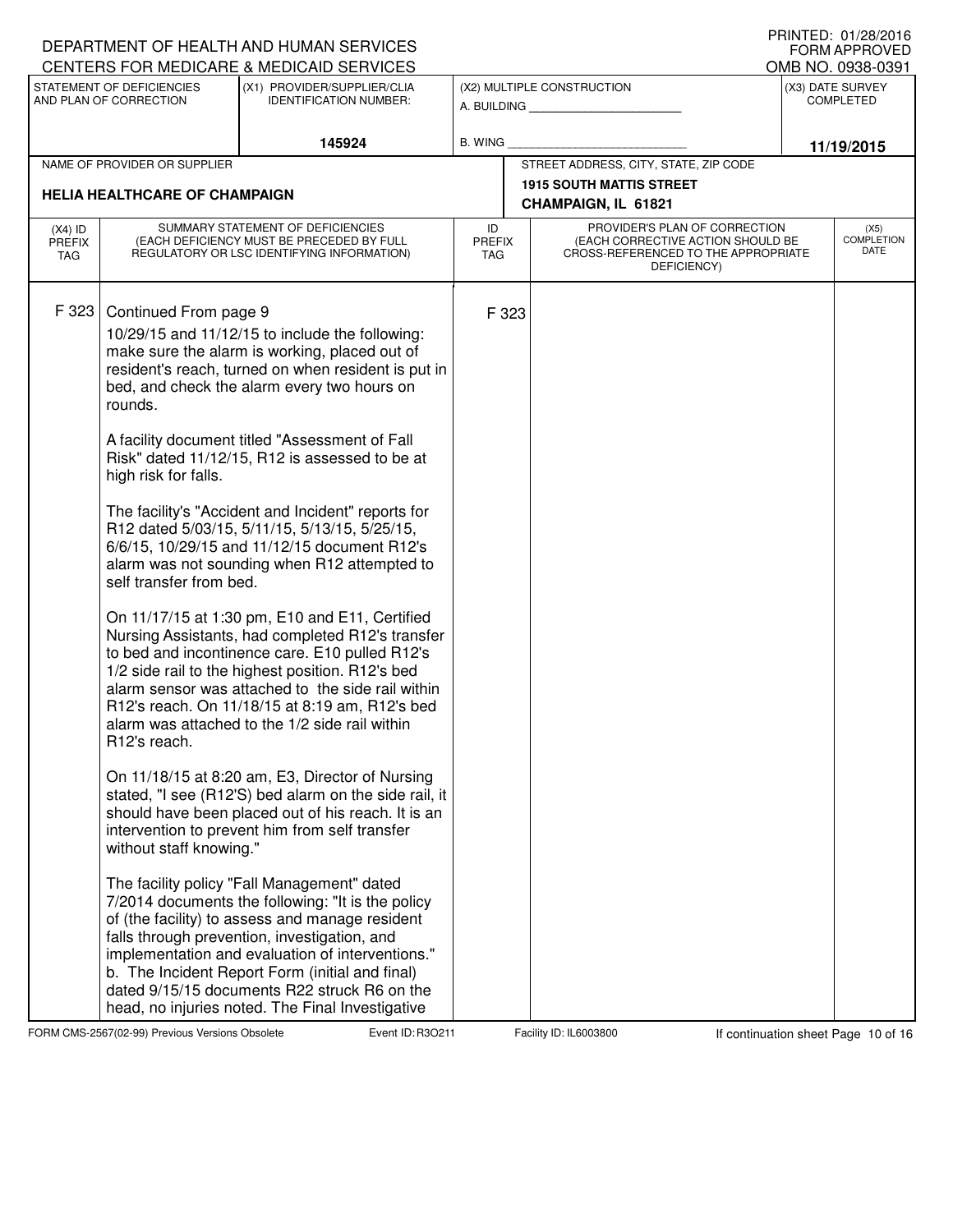|                                          |                                                                                                                                                 | DEPARTMENT OF HEALTH AND HUMAN SERVICES<br>CENTERS FOR MEDICARE & MEDICAID SERVICES                                                                                                                                                                                                                                                                                                                                                                                                                                                                                                                                                                                                                                                                                                                                                                                                                                                                                                                                                                                                                                                                                                                                                                                                                                                                                                                                                                                                                                                                                                                                                                                                                                                           |                                       |       |                                                                                                                          |  | I INIVILD. VI/LO/LVIV<br><b>FORM APPROVED</b><br>OMB NO. 0938-0391 |  |
|------------------------------------------|-------------------------------------------------------------------------------------------------------------------------------------------------|-----------------------------------------------------------------------------------------------------------------------------------------------------------------------------------------------------------------------------------------------------------------------------------------------------------------------------------------------------------------------------------------------------------------------------------------------------------------------------------------------------------------------------------------------------------------------------------------------------------------------------------------------------------------------------------------------------------------------------------------------------------------------------------------------------------------------------------------------------------------------------------------------------------------------------------------------------------------------------------------------------------------------------------------------------------------------------------------------------------------------------------------------------------------------------------------------------------------------------------------------------------------------------------------------------------------------------------------------------------------------------------------------------------------------------------------------------------------------------------------------------------------------------------------------------------------------------------------------------------------------------------------------------------------------------------------------------------------------------------------------|---------------------------------------|-------|--------------------------------------------------------------------------------------------------------------------------|--|--------------------------------------------------------------------|--|
|                                          | STATEMENT OF DEFICIENCIES<br>AND PLAN OF CORRECTION                                                                                             | (X1) PROVIDER/SUPPLIER/CLIA<br><b>IDENTIFICATION NUMBER:</b>                                                                                                                                                                                                                                                                                                                                                                                                                                                                                                                                                                                                                                                                                                                                                                                                                                                                                                                                                                                                                                                                                                                                                                                                                                                                                                                                                                                                                                                                                                                                                                                                                                                                                  |                                       |       | (X2) MULTIPLE CONSTRUCTION<br>A. BUILDING                                                                                |  | (X3) DATE SURVEY<br><b>COMPLETED</b>                               |  |
|                                          |                                                                                                                                                 | 145924                                                                                                                                                                                                                                                                                                                                                                                                                                                                                                                                                                                                                                                                                                                                                                                                                                                                                                                                                                                                                                                                                                                                                                                                                                                                                                                                                                                                                                                                                                                                                                                                                                                                                                                                        | B. WING                               |       |                                                                                                                          |  | 11/19/2015                                                         |  |
|                                          | NAME OF PROVIDER OR SUPPLIER                                                                                                                    |                                                                                                                                                                                                                                                                                                                                                                                                                                                                                                                                                                                                                                                                                                                                                                                                                                                                                                                                                                                                                                                                                                                                                                                                                                                                                                                                                                                                                                                                                                                                                                                                                                                                                                                                               | STREET ADDRESS, CITY, STATE, ZIP CODE |       |                                                                                                                          |  |                                                                    |  |
|                                          | <b>HELIA HEALTHCARE OF CHAMPAIGN</b>                                                                                                            |                                                                                                                                                                                                                                                                                                                                                                                                                                                                                                                                                                                                                                                                                                                                                                                                                                                                                                                                                                                                                                                                                                                                                                                                                                                                                                                                                                                                                                                                                                                                                                                                                                                                                                                                               |                                       |       | <b>1915 SOUTH MATTIS STREET</b>                                                                                          |  |                                                                    |  |
|                                          |                                                                                                                                                 |                                                                                                                                                                                                                                                                                                                                                                                                                                                                                                                                                                                                                                                                                                                                                                                                                                                                                                                                                                                                                                                                                                                                                                                                                                                                                                                                                                                                                                                                                                                                                                                                                                                                                                                                               |                                       |       | CHAMPAIGN, IL 61821                                                                                                      |  |                                                                    |  |
| $(X4)$ ID<br><b>PREFIX</b><br><b>TAG</b> |                                                                                                                                                 | SUMMARY STATEMENT OF DEFICIENCIES<br>(EACH DEFICIENCY MUST BE PRECEDED BY FULL<br>REGULATORY OR LSC IDENTIFYING INFORMATION)                                                                                                                                                                                                                                                                                                                                                                                                                                                                                                                                                                                                                                                                                                                                                                                                                                                                                                                                                                                                                                                                                                                                                                                                                                                                                                                                                                                                                                                                                                                                                                                                                  | ID<br><b>PREFIX</b><br><b>TAG</b>     |       | PROVIDER'S PLAN OF CORRECTION<br>(EACH CORRECTIVE ACTION SHOULD BE<br>CROSS-REFERENCED TO THE APPROPRIATE<br>DEFICIENCY) |  | (X5)<br><b>COMPLETION</b><br>DATE                                  |  |
| F 323                                    | Continued From page 10<br>behavioral health evaluation for R22.<br>treatment at behavioral hospital."<br>returning to the facility on 10/12/15. | Report dated 9/22/15 documents on 9/20/15 R22<br>propelled a wheelchair over to R6 and slapped<br>R6's right cheek, no injuries noted. This report<br>further documents when R22 was questioned as<br>to why he struck R6 R22 stated, "because I<br>wanted to." An order was obtained for a<br>The Care Plan dated 9/12/15 documents R22 at<br>risk for increasing confusion and behaviors<br>secondary to diagnosis of Dementia with Major<br>Depressive Disorder. An update to this Care<br>Plan dated 9/20/15 documents R22 went towards<br>previous resident (R6) and slapped R6 in the<br>head with approaches to include, "Monitor (R22)<br>in regards to other resident (R6) and keep (R22)<br>and (R6) apart, and arrange for evaluation and<br>On 11/19/15 at 2:15pm, E3 (Director of Nursing)<br>stated R22 had not displayed physical aggression<br>towards other residents prior to the incidents on<br>9/15/15 and 9/20/15. E3 stated R22 specifically<br>went after R6 on 9/20/15 and R22 stated R6 was<br>slapped because he could with no other reason<br>given. E3 stated after R22's 9/20/15 incident an<br>order was received by Z3(Nurse Practitioner) for<br>R22 to have lab work completed to determine any<br>possible medical reasons for the change in<br>behavior. E3 stated Z3 also requested R22<br>remain at the facility until the inpatient behavioral<br>unit has an open bed for a thorough behavioral<br>health evaluation. E3 stated after R22's 9/20/15<br>incident R22 was to have 15 minute checks for<br>the first 72 hours, R22 and R6 were to remain<br>separated and they were placed in separate<br>dining rooms. E3 stated R22 was accepted for<br>inpatient behavior health treatment on 9/30/15 |                                       | F 323 |                                                                                                                          |  |                                                                    |  |

FORM CMS-2567(02-99) Previous Versions Obsolete Event ID: R3O211 Facility ID: IL6003800 If continuation sheet Page 11 of 16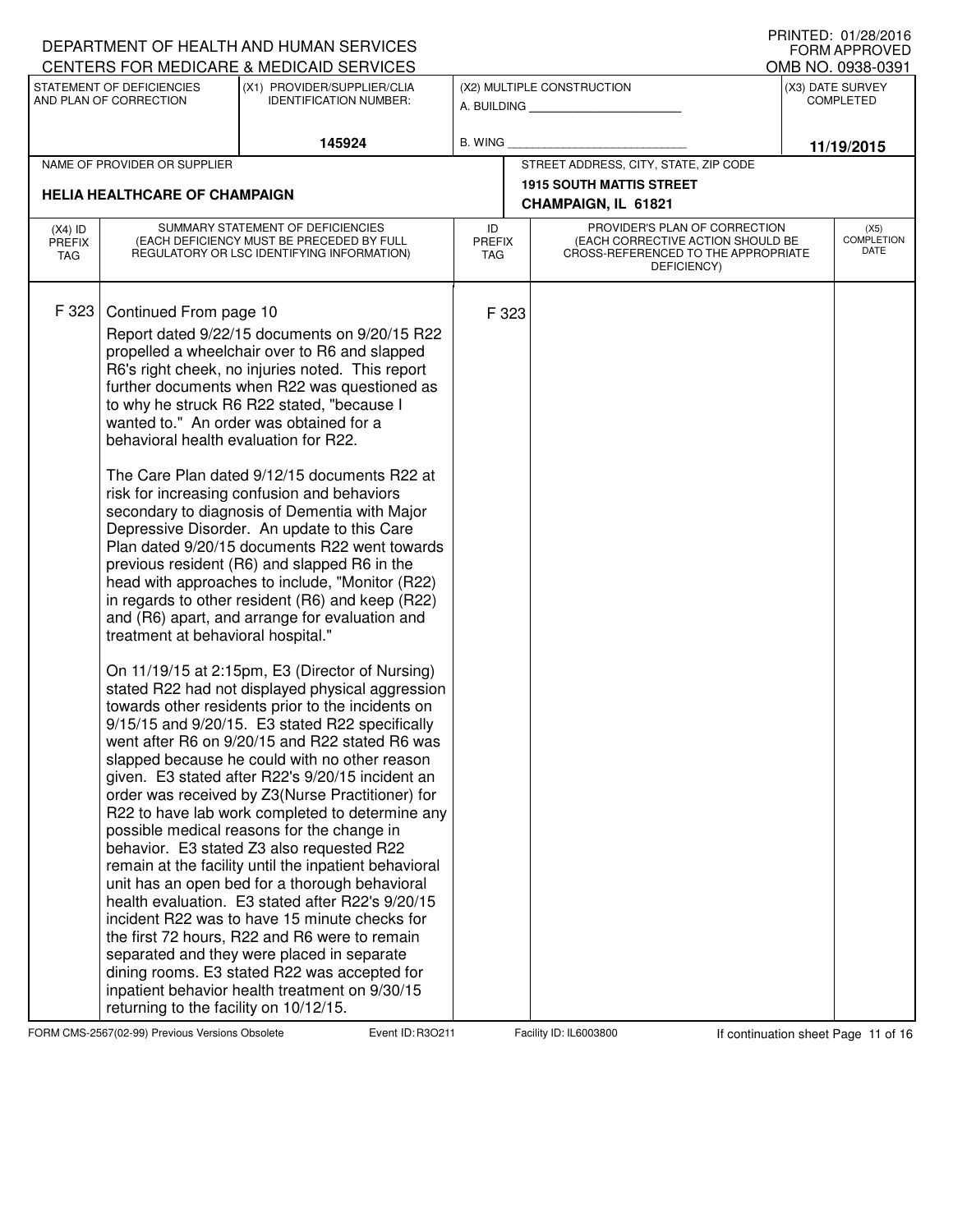|                      |                                      | DEPARTMENT OF HEALTH AND HUMAN SERVICES                                                       |                             |                                                                          | I INIVILD. VI/LO/LVIV<br><b>FORM APPROVED</b> |
|----------------------|--------------------------------------|-----------------------------------------------------------------------------------------------|-----------------------------|--------------------------------------------------------------------------|-----------------------------------------------|
|                      | STATEMENT OF DEFICIENCIES            | CENTERS FOR MEDICARE & MEDICAID SERVICES<br>(X1) PROVIDER/SUPPLIER/CLIA                       |                             | (X2) MULTIPLE CONSTRUCTION                                               | OMB NO. 0938-0391<br>(X3) DATE SURVEY         |
|                      | AND PLAN OF CORRECTION               | <b>IDENTIFICATION NUMBER:</b>                                                                 |                             | A. BUILDING                                                              | <b>COMPLETED</b>                              |
|                      |                                      |                                                                                               |                             |                                                                          |                                               |
|                      | NAME OF PROVIDER OR SUPPLIER         | 145924                                                                                        | <b>B. WING</b>              | STREET ADDRESS, CITY, STATE, ZIP CODE                                    | 11/19/2015                                    |
|                      |                                      |                                                                                               |                             | <b>1915 SOUTH MATTIS STREET</b>                                          |                                               |
|                      | <b>HELIA HEALTHCARE OF CHAMPAIGN</b> |                                                                                               |                             | CHAMPAIGN, IL 61821                                                      |                                               |
| $(X4)$ ID            |                                      | SUMMARY STATEMENT OF DEFICIENCIES                                                             | ID                          | PROVIDER'S PLAN OF CORRECTION                                            | (X5)                                          |
| <b>PREFIX</b><br>TAG |                                      | (EACH DEFICIENCY MUST BE PRECEDED BY FULL<br>REGULATORY OR LSC IDENTIFYING INFORMATION)       | <b>PREFIX</b><br><b>TAG</b> | (EACH CORRECTIVE ACTION SHOULD BE<br>CROSS-REFERENCED TO THE APPROPRIATE | <b>COMPLETION</b><br>DATE                     |
|                      |                                      |                                                                                               |                             | DEFICIENCY)                                                              |                                               |
| F 323                |                                      |                                                                                               |                             |                                                                          |                                               |
|                      | Continued From page 11               |                                                                                               | F 323                       |                                                                          |                                               |
|                      |                                      | R22's Nurse's Notes 9/20/15 through 9/23/15 do                                                |                             |                                                                          |                                               |
|                      |                                      | not document 15 minute checks being completed.                                                |                             |                                                                          |                                               |
|                      |                                      | There were no 15 minute check forms for                                                       |                             |                                                                          |                                               |
|                      |                                      | September 2015 in the Clinical Record.                                                        |                             |                                                                          |                                               |
|                      |                                      | On 11/19/15 at 3:15pm, E3 stated 15 minute                                                    |                             |                                                                          |                                               |
|                      |                                      | checks are present on a separate form or in the                                               |                             |                                                                          |                                               |
|                      |                                      | Nurse's Notes. E3 verified there was no<br>documentation in Nurse's Notes or on a separate    |                             |                                                                          |                                               |
|                      |                                      | form to provide evidence R22 was monitored at                                                 |                             |                                                                          |                                               |
|                      |                                      | 15 minute intervals after the 9/2015 behavioral                                               |                             |                                                                          |                                               |
|                      | episode for 72 hours.                |                                                                                               |                             |                                                                          |                                               |
|                      |                                      | The Resident-to-Resident Altercation policy dated                                             |                             |                                                                          |                                               |
|                      |                                      | February 2012 documents for staff to document                                                 |                             |                                                                          |                                               |
|                      | and their effectiveness.             | in the residents clinical record all interventions                                            |                             |                                                                          |                                               |
|                      |                                      | c. On 11/18/15 at 2:45 PM, the alarm installed on                                             |                             |                                                                          |                                               |
|                      |                                      | the egress door at the east end of C Wing did not                                             |                             |                                                                          |                                               |
|                      |                                      | sound when the door was opened repeatedly by<br>E6, Maintenance Supervisor. This door was not |                             |                                                                          |                                               |
|                      | supervised by any staff.             |                                                                                               |                             |                                                                          |                                               |
|                      |                                      | On 11/18/15 at 2:45 PM, E6 stated, "I guess I will                                            |                             |                                                                          |                                               |
|                      |                                      | have to get down here and work on that."                                                      |                             |                                                                          |                                               |
|                      |                                      | On 11/19/15 at 8:30 AM, the egress door alarm                                                 |                             |                                                                          |                                               |
|                      |                                      | installed at the end of C Wing was not functional                                             |                             |                                                                          |                                               |
|                      |                                      | and the door was not supervised by any staff.                                                 |                             |                                                                          |                                               |
|                      |                                      | On 11/19/15 at 11:35 AM E2, Director of Nursing                                               |                             |                                                                          |                                               |
|                      |                                      | stated, "We do have residents who are at high                                                 |                             |                                                                          |                                               |
|                      | risk for elopement."                 |                                                                                               |                             |                                                                          |                                               |
|                      |                                      | On 11/19/15 at 3:40 PM E1, Administrator, stated,                                             |                             |                                                                          |                                               |
|                      |                                      | "I would have replaced it (door alarm) yesterday                                              |                             |                                                                          |                                               |
|                      |                                      | but I could not find a replacement until today."                                              |                             |                                                                          |                                               |
|                      |                                      |                                                                                               |                             |                                                                          |                                               |

FORM CMS-2567(02-99) Previous Versions Obsolete **Rand Event ID: R3O211** Facility ID: IL6003800 If continuation sheet Page 12 of 16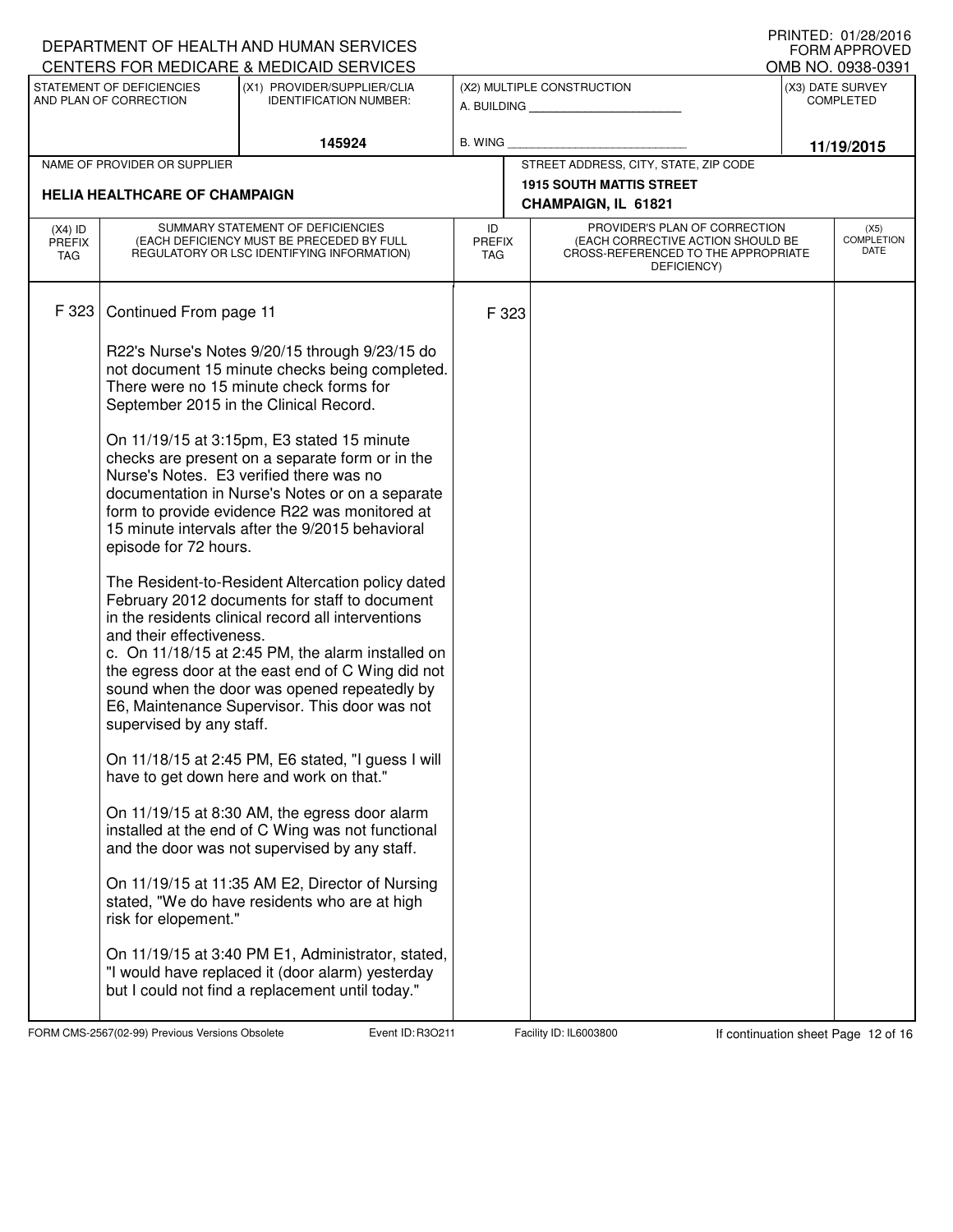|                                                                                                                     |                                                                                                                              | DEPARTMENT OF HEALTH AND HUMAN SERVICES                                                                                                                                                                                                                                                                                                                                                                                                                                                                      |         |                                                                                                                                                  |                                                        |  | <b>FORM APPROVED</b>              |
|---------------------------------------------------------------------------------------------------------------------|------------------------------------------------------------------------------------------------------------------------------|--------------------------------------------------------------------------------------------------------------------------------------------------------------------------------------------------------------------------------------------------------------------------------------------------------------------------------------------------------------------------------------------------------------------------------------------------------------------------------------------------------------|---------|--------------------------------------------------------------------------------------------------------------------------------------------------|--------------------------------------------------------|--|-----------------------------------|
| CENTERS FOR MEDICARE & MEDICAID SERVICES                                                                            |                                                                                                                              |                                                                                                                                                                                                                                                                                                                                                                                                                                                                                                              |         |                                                                                                                                                  | OMB NO. 0938-0391                                      |  |                                   |
| STATEMENT OF DEFICIENCIES<br>(X1) PROVIDER/SUPPLIER/CLIA<br>AND PLAN OF CORRECTION<br><b>IDENTIFICATION NUMBER:</b> |                                                                                                                              |                                                                                                                                                                                                                                                                                                                                                                                                                                                                                                              |         | (X2) MULTIPLE CONSTRUCTION<br>A. BUILDING AND AN INCOME.                                                                                         | (X3) DATE SURVEY<br><b>COMPLETED</b>                   |  |                                   |
|                                                                                                                     |                                                                                                                              | 145924                                                                                                                                                                                                                                                                                                                                                                                                                                                                                                       | B. WING |                                                                                                                                                  |                                                        |  | 11/19/2015                        |
|                                                                                                                     | NAME OF PROVIDER OR SUPPLIER                                                                                                 |                                                                                                                                                                                                                                                                                                                                                                                                                                                                                                              |         |                                                                                                                                                  | STREET ADDRESS, CITY, STATE, ZIP CODE                  |  |                                   |
| <b>HELIA HEALTHCARE OF CHAMPAIGN</b>                                                                                |                                                                                                                              |                                                                                                                                                                                                                                                                                                                                                                                                                                                                                                              |         |                                                                                                                                                  | <b>1915 SOUTH MATTIS STREET</b><br>CHAMPAIGN, IL 61821 |  |                                   |
| $(X4)$ ID<br><b>PREFIX</b><br>TAG                                                                                   | SUMMARY STATEMENT OF DEFICIENCIES<br>(EACH DEFICIENCY MUST BE PRECEDED BY FULL<br>REGULATORY OR LSC IDENTIFYING INFORMATION) |                                                                                                                                                                                                                                                                                                                                                                                                                                                                                                              | ID      | PROVIDER'S PLAN OF CORRECTION<br>(EACH CORRECTIVE ACTION SHOULD BE<br><b>PREFIX</b><br>CROSS-REFERENCED TO THE APPROPRIATE<br>TAG<br>DEFICIENCY) |                                                        |  | (X5)<br><b>COMPLETION</b><br>DATE |
| F 323<br>F465<br>$SS = E$                                                                                           | Continued From page 12<br>483.70(h)<br><b>E ENVIRON</b>                                                                      | The facility's undated "Residents at Risk for<br>Elopement" list documents (R5, R23, R24, R25,<br>and R26) as being at risk for elopement.<br>SAFE/FUNCTIONAL/SANITARY/COMFORTABL                                                                                                                                                                                                                                                                                                                            |         | F 323<br>F 465                                                                                                                                   |                                                        |  | 12/16/15                          |
|                                                                                                                     | residents, staff and the public.                                                                                             | The facility must provide a safe, functional,<br>sanitary, and comfortable environment for                                                                                                                                                                                                                                                                                                                                                                                                                   |         |                                                                                                                                                  |                                                        |  |                                   |
|                                                                                                                     | by:<br>the supplemental sample.                                                                                              | This REQUIREMENT is not met as evidenced<br>Based on observation, interview and record<br>review, the facility failed to maintain wallpaper<br>and window blinds in a homelike manner, failed to<br>maintain a handsink in a safe and easily<br>cleanable manner, and failed to maintain window<br>sills in a safe manner. These failures have the<br>potential to affect three residents (R7, R12, and<br>R19) on the sample of 12 residents reviewed for<br>homelike environment and one resident (R27) on |         |                                                                                                                                                  |                                                        |  |                                   |
|                                                                                                                     | Findings include:<br>water from the drain leak.                                                                              | 1. On 11/17/15 at 11:21 AM, the front edge of the<br>handsink in the bathroom of resident room<br>number 17 was easily moveable 2 inches up and<br>down. There was a three-quarter inch gap<br>between the rear of the sink and the wall behind<br>the sink which was not easily accessible to allow<br>cleaning behind the sink. The drain weir under<br>the sink was visibly leaking and there was a<br>plastic wastebasket under the weir collecting<br>On 11/18/15 at 2:45 PM E6, Maintenance            |         |                                                                                                                                                  |                                                        |  |                                   |
|                                                                                                                     |                                                                                                                              |                                                                                                                                                                                                                                                                                                                                                                                                                                                                                                              |         |                                                                                                                                                  |                                                        |  |                                   |

FORM CMS-2567(02-99) Previous Versions Obsolete Event ID: R3O211 Facility ID: IL6003800 If continuation sheet Page 13 of 16

DEPARTMENT OF HEALTH AND HUMAN SERVICES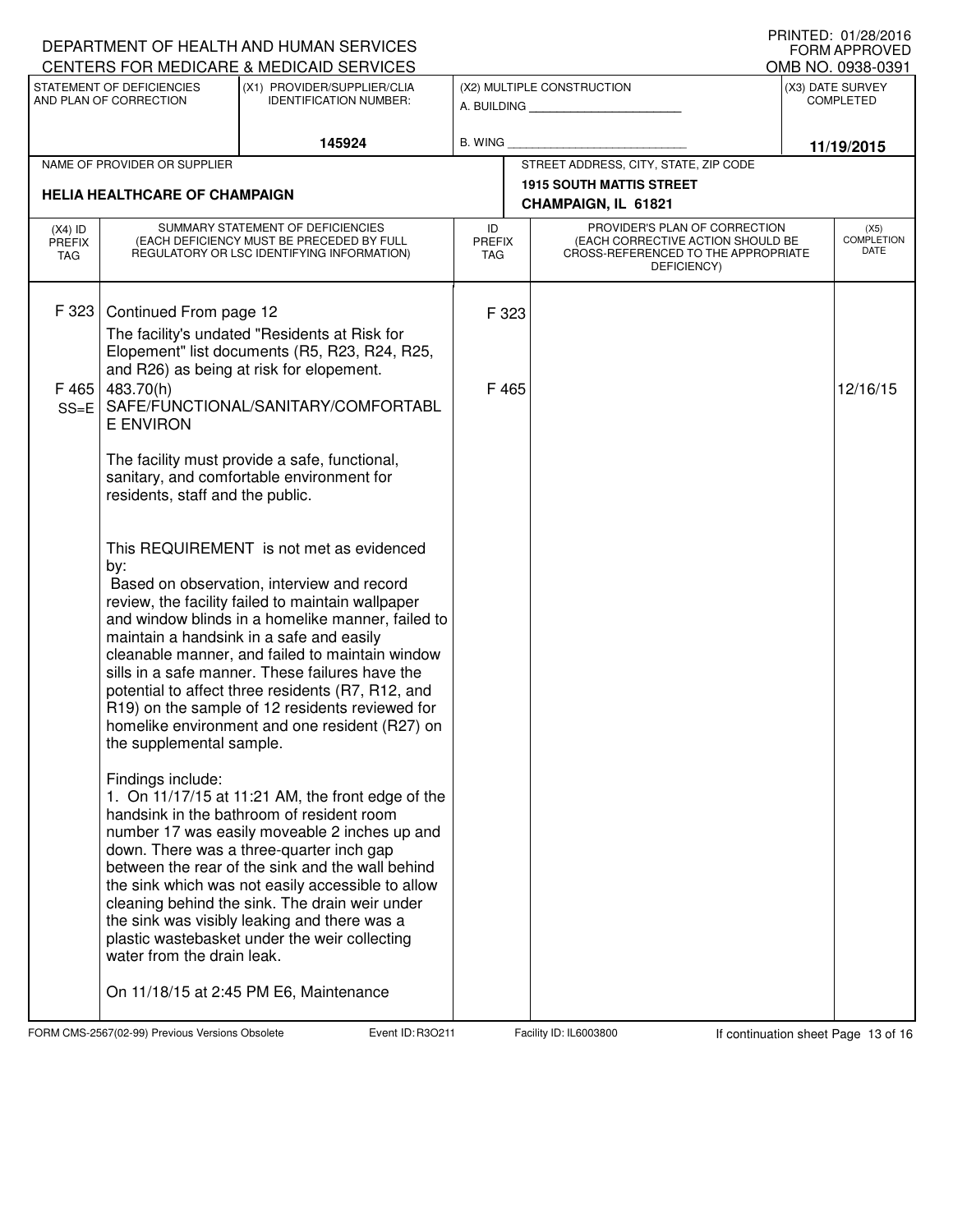|                                                                                                      |                                                                                                                              | DEPARTMENT OF HEALTH AND HUMAN SERVICES                                                                                                                                                                                                                                                                                                                                                                                                                                                                                                                                                                                                                                                                                                                                                                                                                                                                                                                                                                                                                                                                                                                                                                                                                                                                                                                                                                                                                  |                                   |                                                 |                                                                                                                          |                                      | I INIVILD. VI/LU/LVIV<br><b>FORM APPROVED</b> |  |  |  |
|------------------------------------------------------------------------------------------------------|------------------------------------------------------------------------------------------------------------------------------|----------------------------------------------------------------------------------------------------------------------------------------------------------------------------------------------------------------------------------------------------------------------------------------------------------------------------------------------------------------------------------------------------------------------------------------------------------------------------------------------------------------------------------------------------------------------------------------------------------------------------------------------------------------------------------------------------------------------------------------------------------------------------------------------------------------------------------------------------------------------------------------------------------------------------------------------------------------------------------------------------------------------------------------------------------------------------------------------------------------------------------------------------------------------------------------------------------------------------------------------------------------------------------------------------------------------------------------------------------------------------------------------------------------------------------------------------------|-----------------------------------|-------------------------------------------------|--------------------------------------------------------------------------------------------------------------------------|--------------------------------------|-----------------------------------------------|--|--|--|
| CENTERS FOR MEDICARE & MEDICAID SERVICES<br>STATEMENT OF DEFICIENCIES<br>(X1) PROVIDER/SUPPLIER/CLIA |                                                                                                                              |                                                                                                                                                                                                                                                                                                                                                                                                                                                                                                                                                                                                                                                                                                                                                                                                                                                                                                                                                                                                                                                                                                                                                                                                                                                                                                                                                                                                                                                          |                                   | OMB NO. 0938-0391<br>(X2) MULTIPLE CONSTRUCTION |                                                                                                                          |                                      |                                               |  |  |  |
| AND PLAN OF CORRECTION                                                                               |                                                                                                                              | <b>IDENTIFICATION NUMBER:</b>                                                                                                                                                                                                                                                                                                                                                                                                                                                                                                                                                                                                                                                                                                                                                                                                                                                                                                                                                                                                                                                                                                                                                                                                                                                                                                                                                                                                                            |                                   | A. BUILDING                                     |                                                                                                                          | (X3) DATE SURVEY<br><b>COMPLETED</b> |                                               |  |  |  |
|                                                                                                      |                                                                                                                              | 145924                                                                                                                                                                                                                                                                                                                                                                                                                                                                                                                                                                                                                                                                                                                                                                                                                                                                                                                                                                                                                                                                                                                                                                                                                                                                                                                                                                                                                                                   | <b>B. WING</b>                    |                                                 |                                                                                                                          |                                      |                                               |  |  |  |
| NAME OF PROVIDER OR SUPPLIER                                                                         |                                                                                                                              |                                                                                                                                                                                                                                                                                                                                                                                                                                                                                                                                                                                                                                                                                                                                                                                                                                                                                                                                                                                                                                                                                                                                                                                                                                                                                                                                                                                                                                                          |                                   | STREET ADDRESS, CITY, STATE, ZIP CODE           | 11/19/2015                                                                                                               |                                      |                                               |  |  |  |
|                                                                                                      |                                                                                                                              |                                                                                                                                                                                                                                                                                                                                                                                                                                                                                                                                                                                                                                                                                                                                                                                                                                                                                                                                                                                                                                                                                                                                                                                                                                                                                                                                                                                                                                                          |                                   | <b>1915 SOUTH MATTIS STREET</b>                 |                                                                                                                          |                                      |                                               |  |  |  |
|                                                                                                      | <b>HELIA HEALTHCARE OF CHAMPAIGN</b>                                                                                         |                                                                                                                                                                                                                                                                                                                                                                                                                                                                                                                                                                                                                                                                                                                                                                                                                                                                                                                                                                                                                                                                                                                                                                                                                                                                                                                                                                                                                                                          |                                   | CHAMPAIGN, IL 61821                             |                                                                                                                          |                                      |                                               |  |  |  |
| $(X4)$ ID<br><b>PREFIX</b><br><b>TAG</b>                                                             | SUMMARY STATEMENT OF DEFICIENCIES<br>(EACH DEFICIENCY MUST BE PRECEDED BY FULL<br>REGULATORY OR LSC IDENTIFYING INFORMATION) |                                                                                                                                                                                                                                                                                                                                                                                                                                                                                                                                                                                                                                                                                                                                                                                                                                                                                                                                                                                                                                                                                                                                                                                                                                                                                                                                                                                                                                                          | ID<br><b>PREFIX</b><br><b>TAG</b> |                                                 | PROVIDER'S PLAN OF CORRECTION<br>(EACH CORRECTIVE ACTION SHOULD BE<br>CROSS-REFERENCED TO THE APPROPRIATE<br>DEFICIENCY) |                                      | (X5)<br><b>COMPLETION</b><br>DATE             |  |  |  |
| F 465                                                                                                | Continued From page 13<br>Supervisor, stated, "That resident has<br>tightened."<br>exposed edges.<br>putty in there."        | Schizophrenia and fills up the sink with water for<br>soaking hands in it, and stands there leaning on<br>the sink. The bracket probably needs to be<br>2. On 11/18/15 at 1:20 PM, the marble window<br>sill in resident room number 23 had three full<br>width, full thickness cracks across a two foot<br>span. The center crack was buckled upwards one<br>and one quarter inches, leaving sharp and jagged<br>On 11/18/15 at 2:38 PM E6 acknowledged the<br>condition of the window sill by stating, "Maybe I<br>can beat that back down and put some marble<br>3. On 11/18/15 at 2:35 PM, the window blinds in<br>the facility's resident room number 21 were bent,<br>tattered and gaping, preventing visual privacy<br>from the exterior of the building. The marble<br>window sill in this same room was broken on the<br>corner leaving exposed sharp and jagged edges.<br>On 11/18/15 at 2:35 PM E6 acknowledged the<br>blinds and window sill and stated, "It looks like<br>someone probably hit that sill with the bed. I can<br>probably get that smoothed out with a sander."<br>4. On 11/18/15 at 2:40 PM, the wallpaper the<br>facility's resident room number 25 was torn 53<br>inches long by two and one half inches wide, with<br>tattered, frayed and irregular edges, on the wall at<br>the head end of an occupied resident bed.<br>On 11/18/15 E6, acknowledged the tear and<br>stated, "There is a crack in the wall behind the |                                   | F 465                                           |                                                                                                                          |                                      |                                               |  |  |  |
|                                                                                                      | wallpaper."                                                                                                                  |                                                                                                                                                                                                                                                                                                                                                                                                                                                                                                                                                                                                                                                                                                                                                                                                                                                                                                                                                                                                                                                                                                                                                                                                                                                                                                                                                                                                                                                          |                                   |                                                 |                                                                                                                          |                                      |                                               |  |  |  |

FORM CMS-2567(02-99) Previous Versions Obsolete Event ID: R3O211 Facility ID: IL6003800 If continuation sheet Page 14 of 16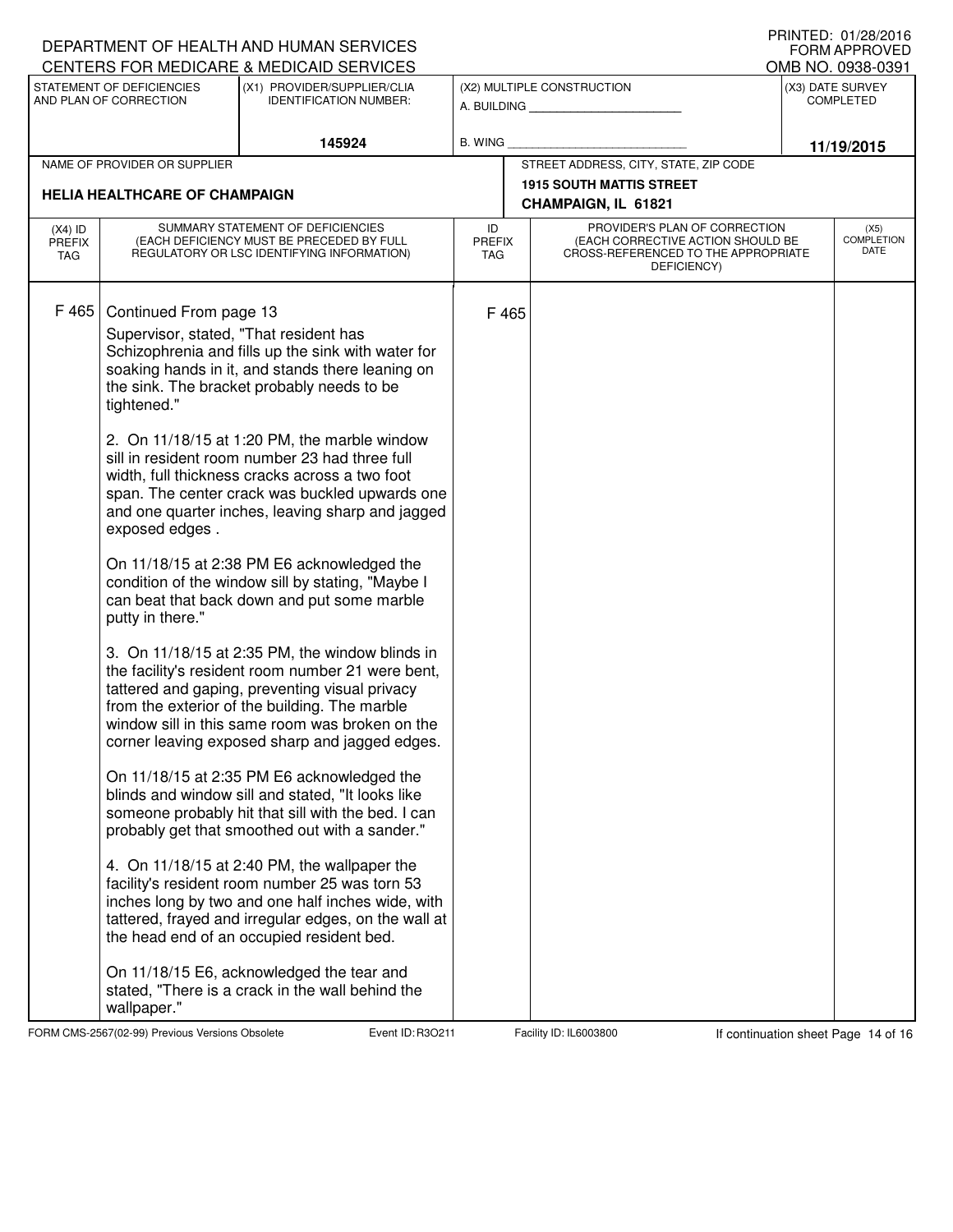| DEPARTMENT OF HEALTH AND HUMAN SERVICES<br>CENTERS FOR MEDICARE & MEDICAID SERVICES |                                                                                                                              | FRIIVIEU. VI/ZO/ZVIO<br><b>FORM APPROVED</b><br>OMB NO. 0938-0391                                                                                                                                                                                                                                                                                                                                             |                                                          |                |                                                        |                                                                                                                                        |          |  |
|-------------------------------------------------------------------------------------|------------------------------------------------------------------------------------------------------------------------------|---------------------------------------------------------------------------------------------------------------------------------------------------------------------------------------------------------------------------------------------------------------------------------------------------------------------------------------------------------------------------------------------------------------|----------------------------------------------------------|----------------|--------------------------------------------------------|----------------------------------------------------------------------------------------------------------------------------------------|----------|--|
| STATEMENT OF DEFICIENCIES<br>AND PLAN OF CORRECTION                                 |                                                                                                                              | (X1) PROVIDER/SUPPLIER/CLIA<br><b>IDENTIFICATION NUMBER:</b>                                                                                                                                                                                                                                                                                                                                                  | (X2) MULTIPLE CONSTRUCTION<br>A. BUILDING AND AN INCOME. |                | (X3) DATE SURVEY<br><b>COMPLETED</b>                   |                                                                                                                                        |          |  |
|                                                                                     |                                                                                                                              | 145924                                                                                                                                                                                                                                                                                                                                                                                                        |                                                          | <b>B. WING</b> |                                                        | 11/19/2015                                                                                                                             |          |  |
| NAME OF PROVIDER OR SUPPLIER                                                        |                                                                                                                              |                                                                                                                                                                                                                                                                                                                                                                                                               |                                                          |                | STREET ADDRESS, CITY, STATE, ZIP CODE                  |                                                                                                                                        |          |  |
|                                                                                     | <b>HELIA HEALTHCARE OF CHAMPAIGN</b>                                                                                         |                                                                                                                                                                                                                                                                                                                                                                                                               |                                                          |                | <b>1915 SOUTH MATTIS STREET</b><br>CHAMPAIGN, IL 61821 |                                                                                                                                        |          |  |
| $(X4)$ ID<br><b>PREFIX</b><br>TAG                                                   | SUMMARY STATEMENT OF DEFICIENCIES<br>(EACH DEFICIENCY MUST BE PRECEDED BY FULL<br>REGULATORY OR LSC IDENTIFYING INFORMATION) |                                                                                                                                                                                                                                                                                                                                                                                                               | ID<br><b>PREFIX</b><br>TAG                               |                | DEFICIENCY)                                            | PROVIDER'S PLAN OF CORRECTION<br><b>COMPLETION</b><br>(EACH CORRECTIVE ACTION SHOULD BE<br>DATE<br>CROSS-REFERENCED TO THE APPROPRIATE |          |  |
| F465                                                                                | Continued From page 14                                                                                                       |                                                                                                                                                                                                                                                                                                                                                                                                               |                                                          | F 465          |                                                        |                                                                                                                                        |          |  |
| F 468<br>$SS = F$                                                                   | aforementioned resident rooms.<br><b>SECURED HANDRAILS</b>                                                                   | The facility's "Room List" dated 11/16/15<br>documents R7, R12, R19, and R27 reside in the<br>483.70(h)(3) CORRIDORS HAVE FIRMLY                                                                                                                                                                                                                                                                              | F468                                                     |                |                                                        |                                                                                                                                        | 12/16/15 |  |
|                                                                                     | secured handrails on each side.                                                                                              | The facility must equip corridors with firmly                                                                                                                                                                                                                                                                                                                                                                 |                                                          |                |                                                        |                                                                                                                                        |          |  |
|                                                                                     | by:<br>facility.                                                                                                             | This REQUIREMENT is not met as evidenced<br>Based on observation, record review, and<br>interview the facility failed to maintain corridor<br>handrails in a secure manner. This failure has the<br>potential to affect all 54 residents residing in the                                                                                                                                                      |                                                          |                |                                                        |                                                                                                                                        |          |  |
|                                                                                     | Findings include:                                                                                                            |                                                                                                                                                                                                                                                                                                                                                                                                               |                                                          |                |                                                        |                                                                                                                                        |          |  |
|                                                                                     | attached to the wall.                                                                                                        | On 11/18/15 at 2:30 PM, the one and one half<br>inch round wooden handrails in the facility's A<br>Wing were loose and easily moveable throughout<br>the length of the corridor with the exception of<br>one section at the egress end of the corridor's<br>east side. The handrails were sliding one-half<br>inch back and forth along the extension bracket                                                 |                                                          |                |                                                        |                                                                                                                                        |          |  |
|                                                                                     |                                                                                                                              | On 11/18/15 at 2:30 PM, one section of one and<br>one half inch round wooden handrail was loose<br>and easily moveable, in the same manner as<br>described in the previous paragraph, in the<br>facility's B Wing between the laundry room and<br>the nurse aide station. The ends of the wooden<br>handrails had a forty-five degree angle miter cut<br>with a short piece of rail, also cut at a forty-five |                                                          |                |                                                        |                                                                                                                                        |          |  |

FORM CMS-2567(02-99) Previous Versions Obsolete **Ray Event ID: R3O211** Facility ID: IL6003800 If continuation sheet Page 15 of 16